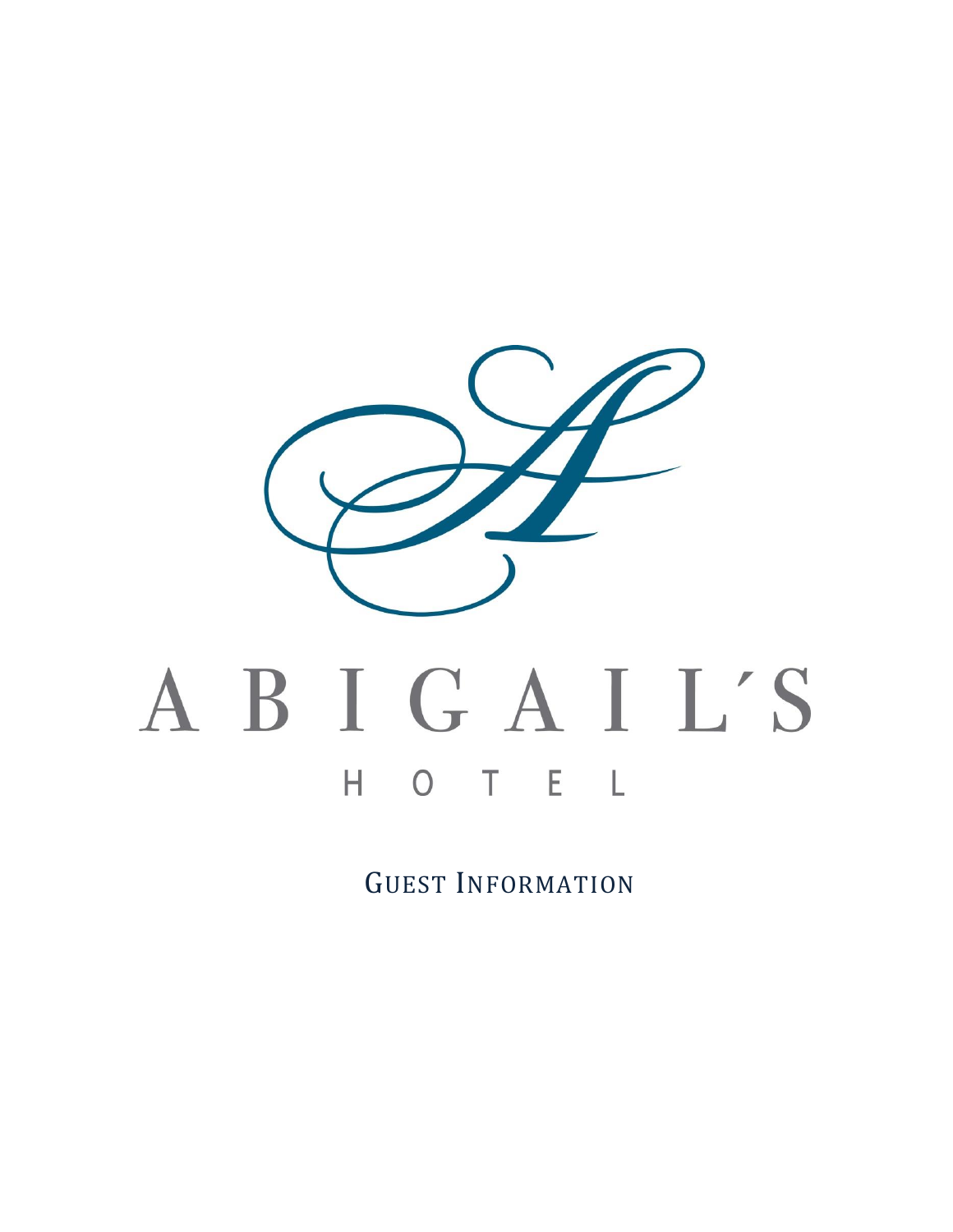# WELCOME!



elcome to Abigail's Hotel and to the beautiful city of Victoria, also known as the "City of Gardens".



You are presently situated in the capital city for the province of British Columbia and are surrounded by rich history and culture that I hope you will explore firsthand during your stay here.



Victoria is one of the oldest cities in the Pacific Northwest, with European settlement beginning in 1841. Our Parliament Buildings, located approximately four blocks away, were completed in 1897 and we host the second oldest Chinatown in North America (San Francisco has the oldest).



Not only are you in a special city, you are also in a special hotel. Our size of 23 rooms, coupled with our heritage status, is unique to Victoria. We believe that a distinctive atmosphere exists at Abigail's that is created by blending the romance and charm of the past with the comforts and convenience of the present.

As the General Manager of this intimate boutique hotel, please know that our entire service team is committed to providing you with a truly pleasant experience. Your well-being and enjoyment is our number one priority. If there is anything that we can do for you during your time with us, please do not hesitate to ask.

Thank you for your patronage and I wish you a wonderful stay.

Sincerely,

Allison Fairhurst General Manager

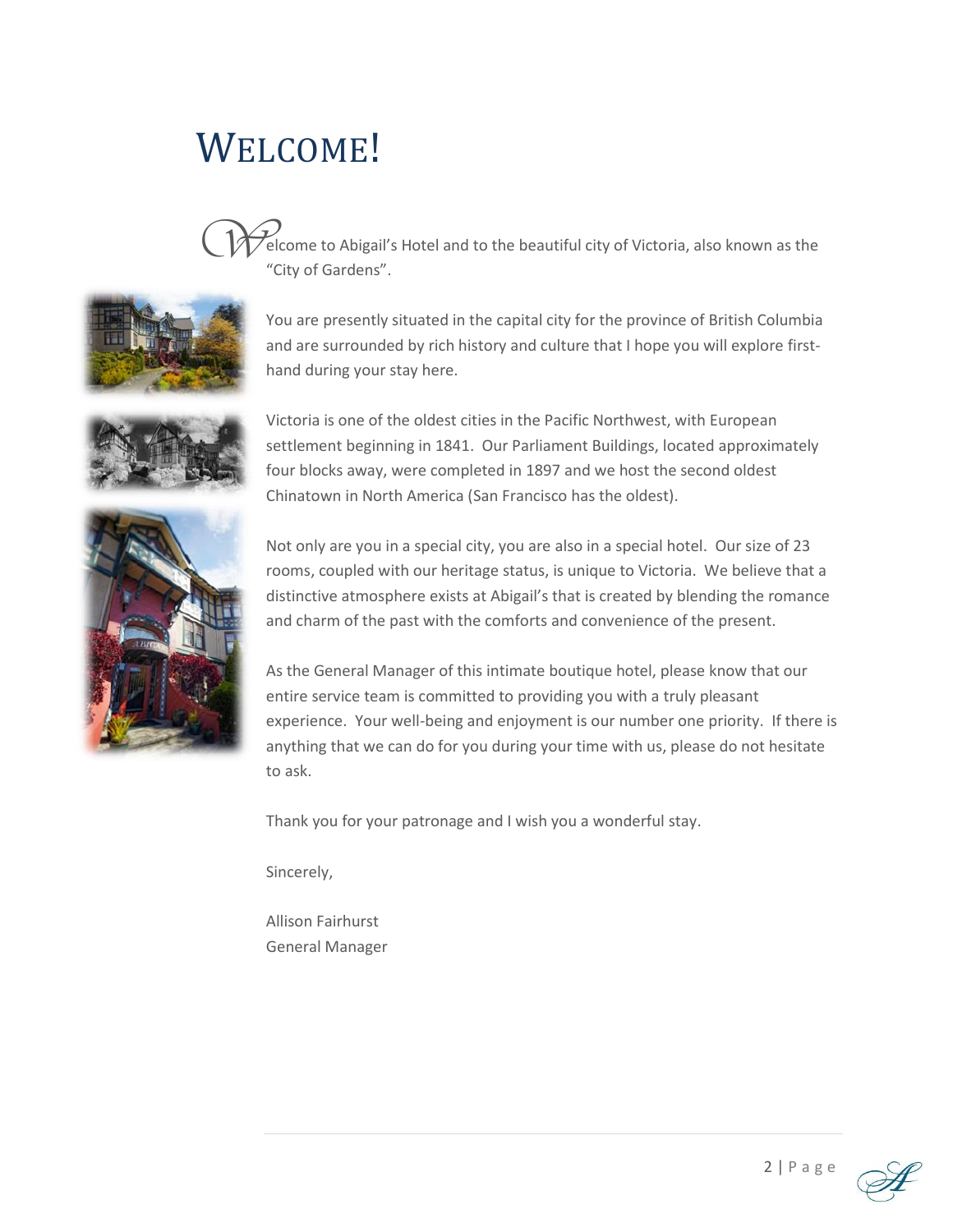# A WORD ON REVIEW SITES

The emergence of travel related review sites has had a profound impact on how people organize their travel and select their accommodation. The power of such sites is that they make it easier to obtain truth and transparency about a product or service. This is particularly noticeable when compared to traditional advertising which has been known to mislead or distort perception to the unfortunate detriment of consumers. The reality is that peer review has always been more influential than any other form of direct advertising and I believe everyone is more willing to believe feedback from someone we know or can relate to than to any piece of marketing material published directly by a company. Usually if one follows the "review momentum" you can get a good understanding of a product or service; which is not only efficient in terms of ease of access, but also effective in terms of guiding you to a suitable decision. Furthermore, the more people that use these sites, the more accurate they get.

However, as most people know, the internet can also contain negatives. For starters, it is permanent. One blemish or bad day (which we all have) can haunt a product or service for eternity, which is unfortunate as no amount of correction or improvement will erase that blemish. Second, and even more terrifying, is that the internet offers anonymity and removes a layer of personalization and courtesy that exists in physical presence. It seems that sometimes this *veil of anonymity* can turn people into creatures of criticism that they would not otherwise become if they were talking to someone in a face-to-face manner. With respect to this point, I highly encourage all of our guests to be vocal with us. If you have any concerns or issues during the duration of your stay, please let us know so we can take immediate action. We take our service delivery very seriously and believe that we are responsive to criticism and feedback; please don't be shy!

Finally, the kindest compliment a guest can give us is the gift of a referral. Either directly in-person or online through public review websites. If you had an enjoyable stay with us and think that someone else may benefit from hearing about your experience, we would greatly appreciate it if you would take the time to post a review of us on any of the following sites: **TripAdvisor.com or Google.com**. These sites are a valuable source of business for our property and allow us to compete effectively against our much larger and well-funded competition. We would value your honest, balanced and objective commentary.

Thank you,

Allison Fairhurst *General Manager*

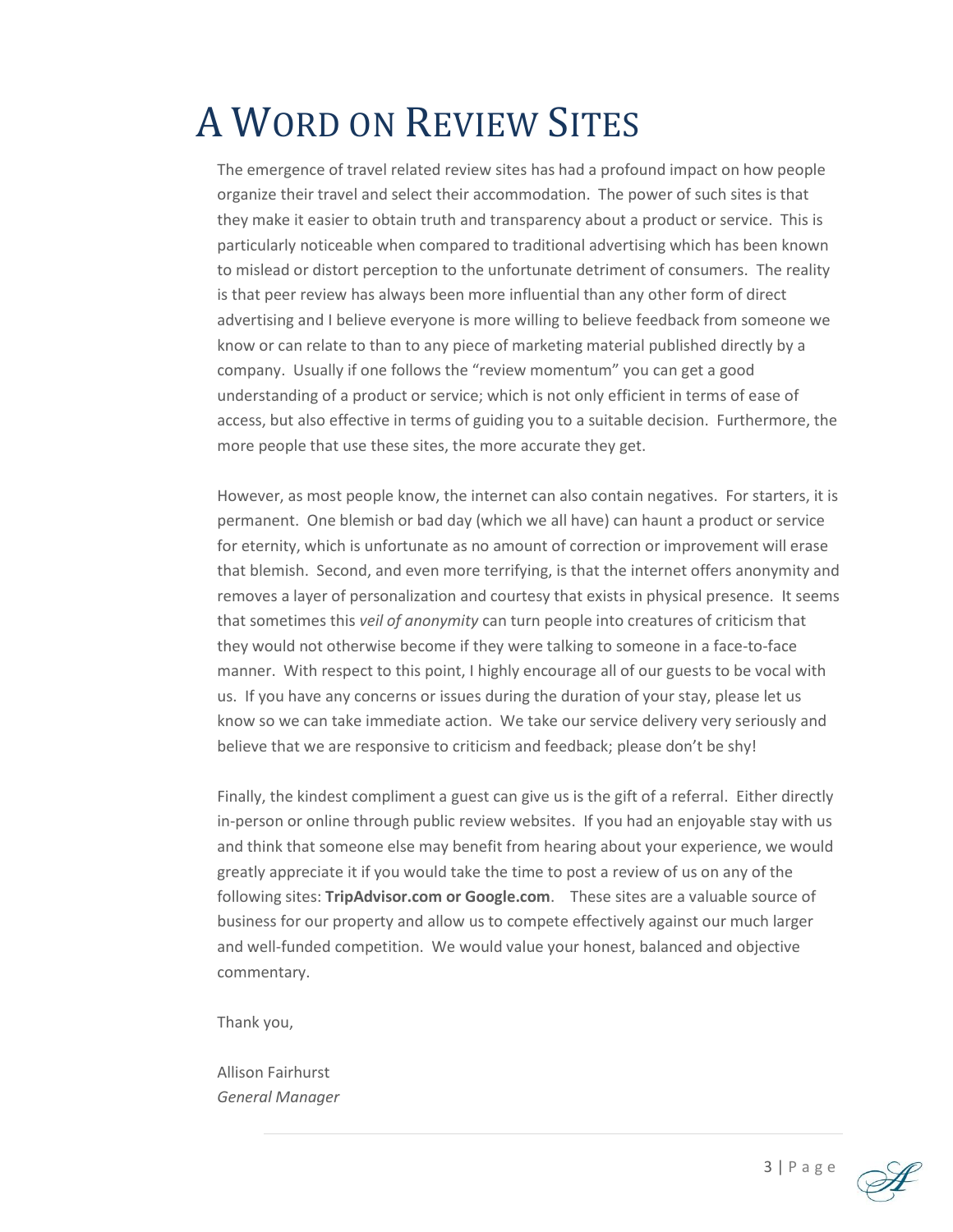# EMERGENCY PROCEDURES

# IN CASE OF FIRE

Chances are that you will never be involved in a hotel fire but please take a few minutes to read this page as it will prepare you in the event that such an emergency should arise.

#### UPON ARRIVAL

Before entering your room, look around and establish the fire exit routes which you would take in the event of a fire. Also, please locate and confirm the position of the fire alarm and extinguisher on your floor.

We have one fire alarm near the main stairwell on each floor. We also have one extinguisher per floor. Additionally, Fireplace rooms in the Main House have an extinguisher in each room. Our Main House has three stairwell exits and our Coach House has two stairwells.

#### IF YOU DISCOVER A FIRE

- 1. Pull the nearest fire alarm
- 2. If possible, close all doors around the fire area in order to keep the fire from spreading
- 3. Telephone Guest Services to report the fire by pressing "0" on your phone
- 4. Use a fire extinguisher to fight small fires only, AVOID LARGE FIRES at all costs
- 5. If at all possible, exit the building you are in as soon as possible using a stairwell

#### IF YOU HEAR AN ALARM

A continuous bell signifies for you to evacuate your room immediately. Take your room key with you, as you will need it to gain access later after the "all clear" has been given. With your hand, test the door to the hallway to see if it is hot or cool. Inch the door open if it is cool. Close the door quickly if there is smoke in the hall. If the hallway is clear of smoke and fire, head for the nearest exit. If the hallway is smoky or dark, lower yourself to the ground and hug the walls as you make for the exit. Keep as low to the floor as possible. Check the exit door for heat prior to opening. If the stairwell is safe then exit down to the street level.

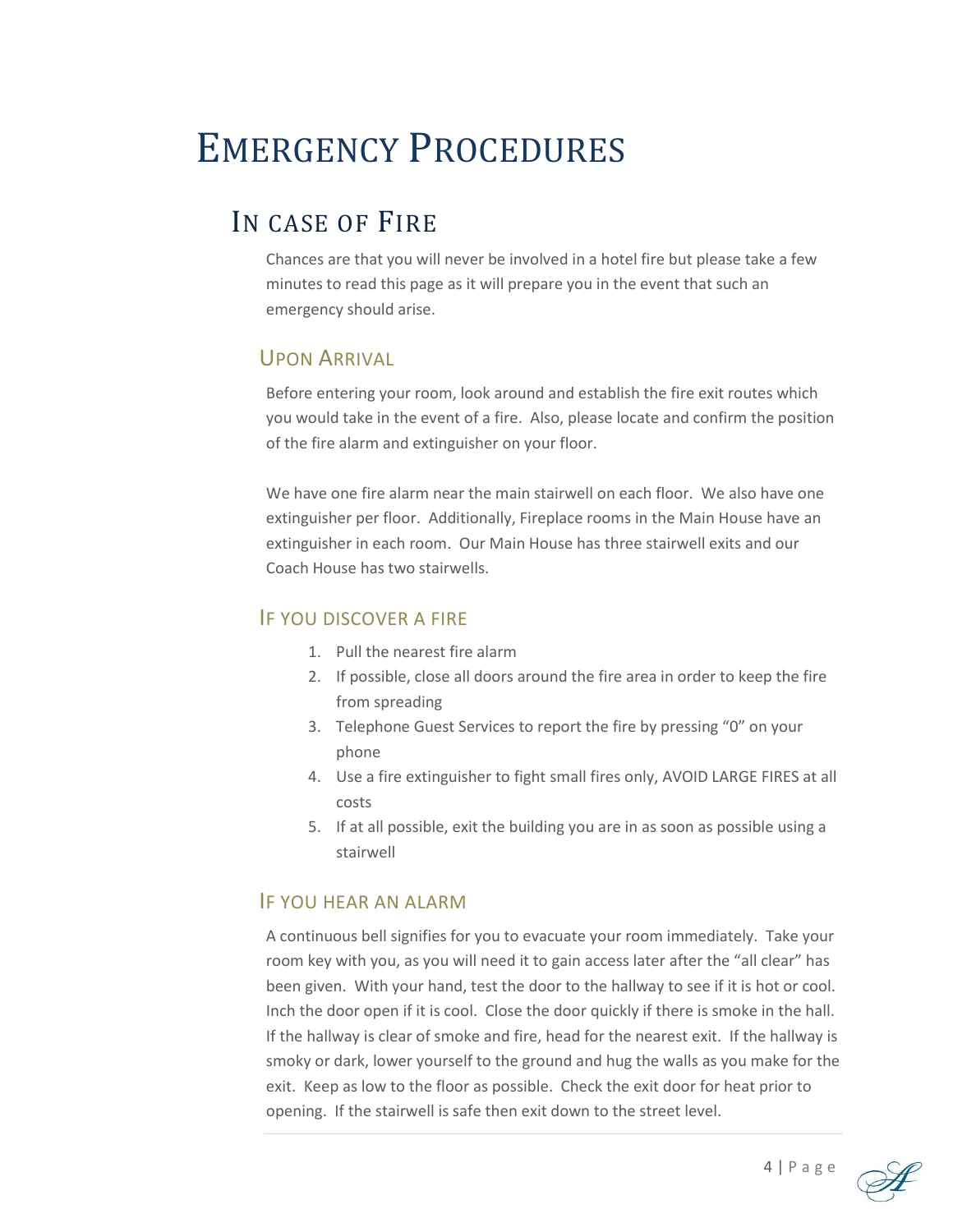#### IF YOUR EXIT IS BLOCKED

Go back to your room. Should your stairwell start to fill with thick smoke and your exit turns out to be unsafe, return to your room. Telephone Guest Services ("0") and advise them of your location and situation.

#### IF YOU CAN'T LEAVE YOUR ROOM

Stay there. If you cannot exit, it is the safest place to be. Stuff wet towels under the door to stop the smoke from seeping in. Remove all drapes from the windows, fill your bathtub and keep plenty of water in the tub and have ice buckets and wastebaskets nearby for carrying water. Signal your presence by hanging a wet bed sheet out of your window, this will inform the Fire Department your room is occupied. Stay calm, do not hurry.

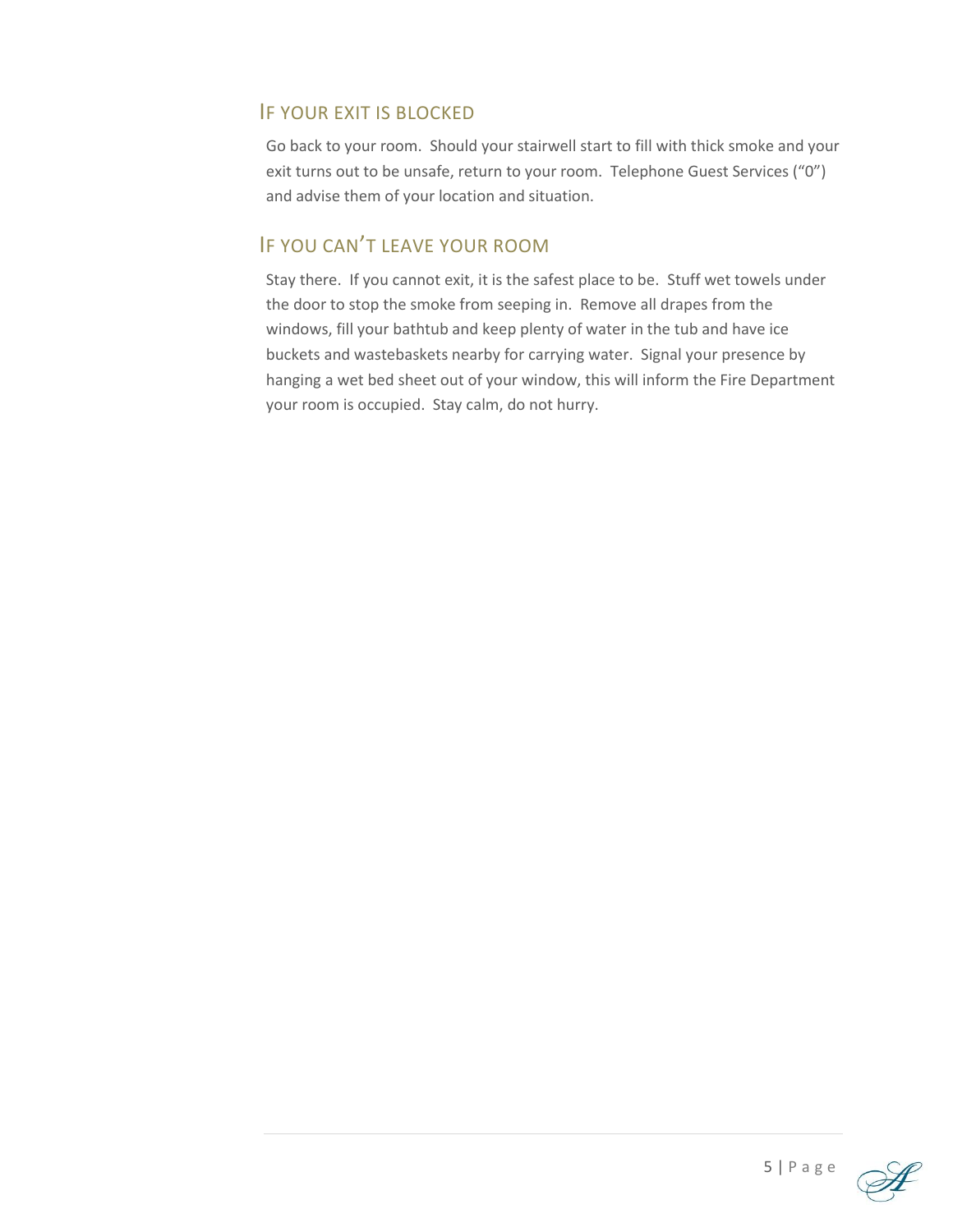



# HOTEL INFORMATION

# **OVERVIEW**

- A Guest Service Representative is available at the front desk twentyfour hours a day to ensure attentive and personalized service. If there is anything we can do for you, please do not hesitate to ask
- We are happy to arrange your dinner or excursion reservations, share some local insights about what to do in and around Victoria, or provide maps, brochures and directions. Ask us about shopping, dining, sightseeing, wine-tasting tours and adventure activities.
- Abigail's is entirely non-smoking both indoors and outdoors. This is the result of a city wide by-law that prohibits smoking within seven meters of all doorways, windows or air intakes.
- Please adjust the room thermostat to your comfort. 22 degrees Celsius is approximately 72 degrees Fahrenheit. There is an extra blanket in your closet should you need it. If desired, we also have non-feather pillows available for your comfort.
- All of our rooms have air-conditioning that is operated by a remote. Please ask the front desk for the air-conditioning remote if it is not already in the room.
- We are committed to various environmentally friendly programs for recycling and water conservation. Linen is changed when a guest leaves or every three days, unless you request otherwise. All leftover/used soaps, shampoos and linens are donated to an organization that distributes them to impoverished locations around the world.
- The front and back doors of the hotel are locked from approximately 10:00 pm to 6:00 am. Inside of those hours, please ring the door-bell and a Night Auditor will let you in.
- Abigail's Hotel offers complementary wireless internet. Please see the information card for your room's password. There is also a

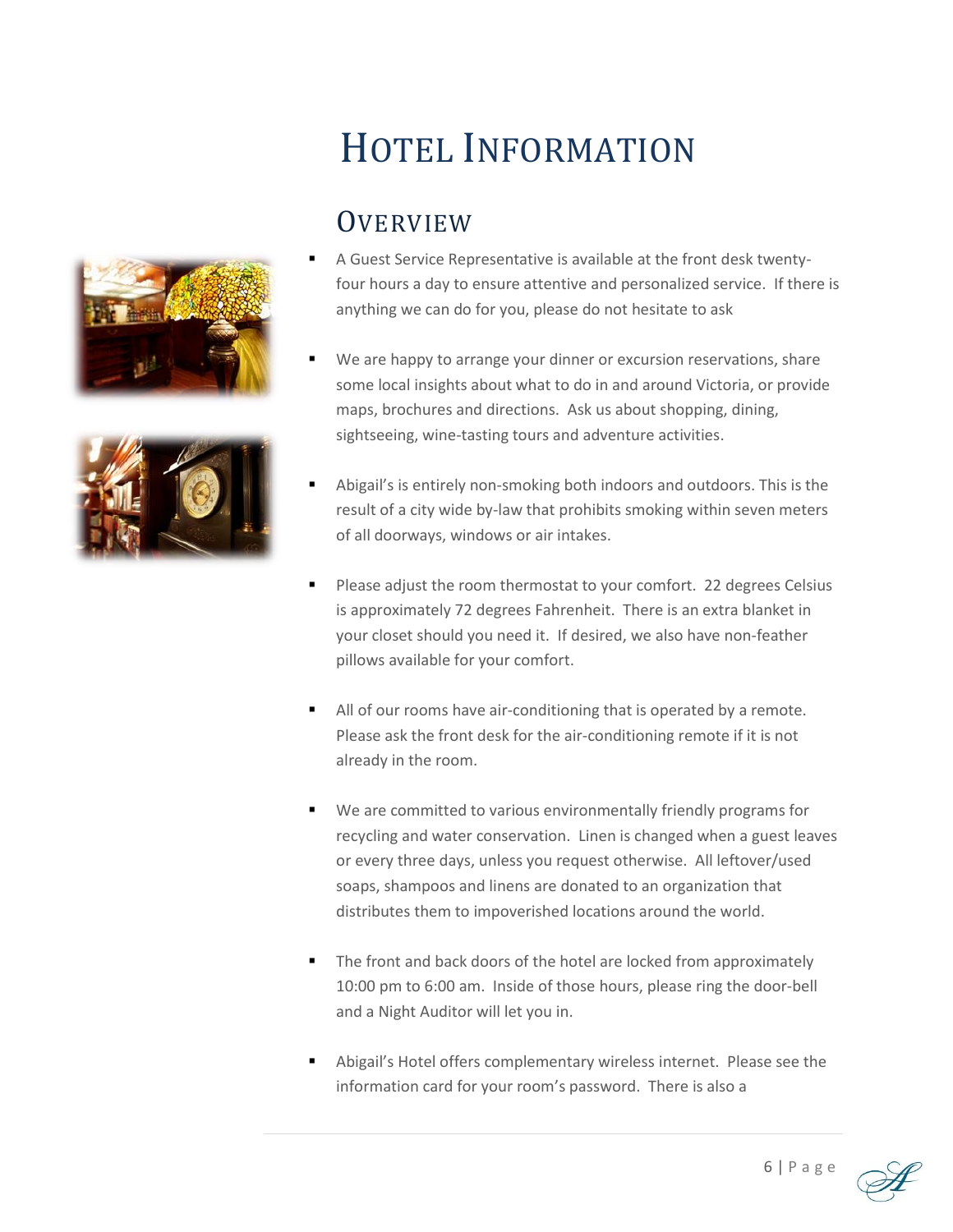complimentary high-speed internet station off the lobby, available twenty-four hours a day.

- If you need to send or receive a fax, please ask the front desk.
- Please enjoy your welcome gift of freshly baked cookies.
- Check-out time is 11:00 am. Luggage storage is available for your convenience.
- Breakfast is served in the Dining Room daily with seasonal timing that runs between 7:00 am to 10:00 am daily. Please inform us of any dietary restrictions or allergies. Guests are asked to sign up for one our breakfast seating's from 7:00am – 9:30am Guests may also enjoy their breakfast in their room, delivered in a basket for an additional \$15.00. Please call the Front Desk if your wish to order this service. For early risers, ask about our breakfast to go service!
- We are a licensed facility so wine, high-balls and beer is available for purchase.
- Our Gift Shop is open 24 hours a day. Cold sodas, water and some wonderful small gifts are available, as well as our signature mugs and robes.
- Complimentary slippers, eye masks, ear plugs, sewing. dental and shaving kits are available upon request from the Front Desk.





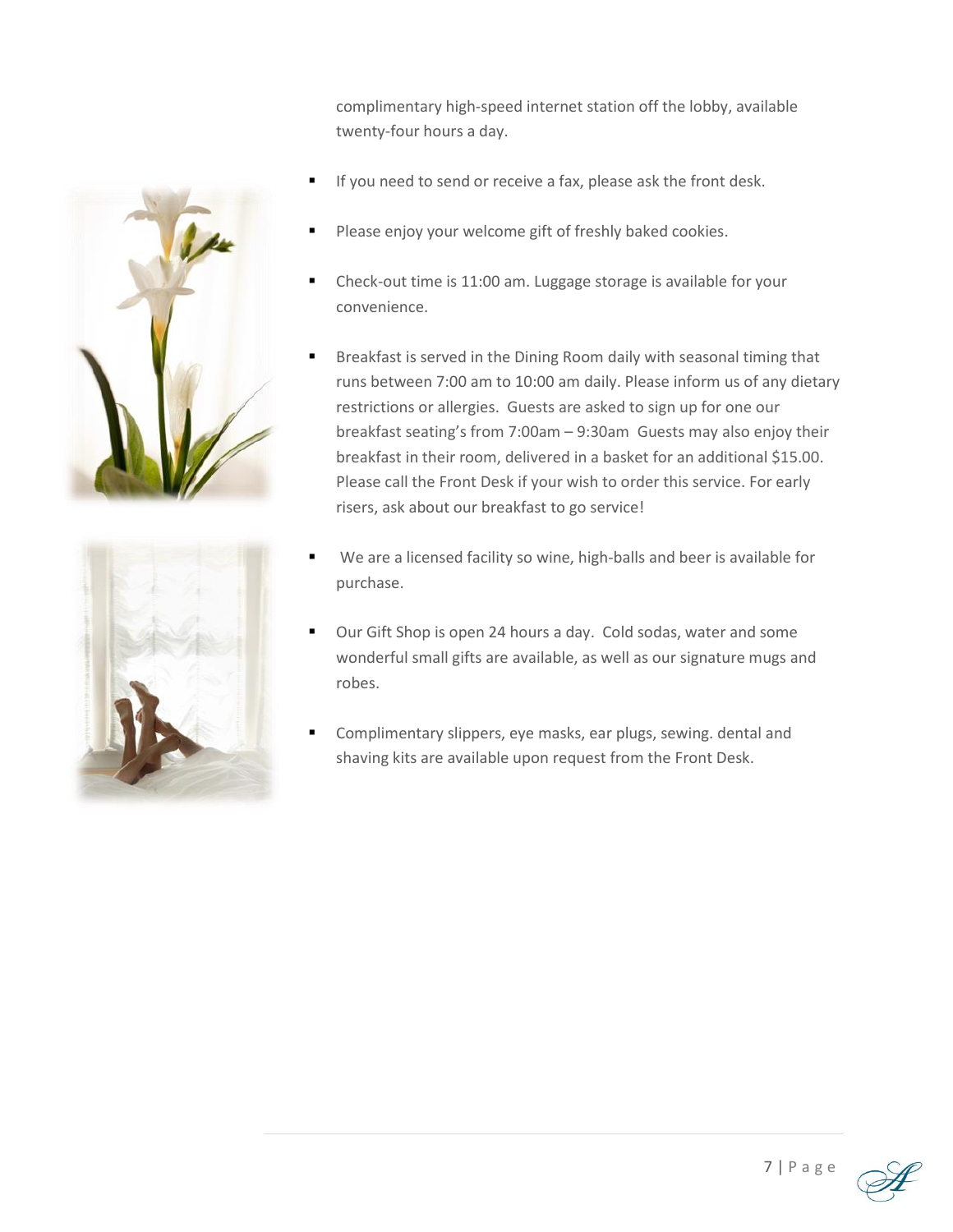# **HISTORY**

Originally built in the 1930s as a Tudor revival-style apartment building, Abigail's was previously known as "The Bessborough" apartments.



The apartments were named after Vere Brabazon Ponsonby, ninth Earl of Bessborough, who was the Governor General of Canada from 1931 until 1935. Abigail's is derived from the half-timbered houses of the 16th and 17th centuries with irregular shapes, steeply pitched roofs, multi-paned windows and roughhewn materials. The Bessborough was originally an eight-suite luxury apartment building.



Contrary to popular belief McClure Street, where Abigail's is located, has no connection with the well-known architect Samuel Maclure. McClure is one of the famous explorer streets named after Robert John Le Mesurier McClure.

In 1985 The Bessborough was completely renovated, converting it into a seventeen room Bed and Breakfast Inn. The exterior had been restored to its original Tudor architecture and it was designated as a Heritage Building in the Historic Registry for the City of Victoria.

In 1998 the "Coach House" was completed alongside the main house with six luxury guestrooms. All Coach House rooms feature king-size beds, wet-bars, wood burning fireplaces and jetted tubs.

Upgrades, room refreshes and other major amenity changes are continuously pursued on an annual basis. Despite the changes, we have been careful to preserve the heritage atmosphere of this unique building. European furnishings with antiques, rich fabrics and warm colours, fresh flowers, fine art and stained glass – our interior design helps to create that 'special experience' that remains respectful of the beauty and luxury of our history, blended with the sophisticated modern comforts of the present.

**Abigail's is a labour of love that we hope you enjoy.**

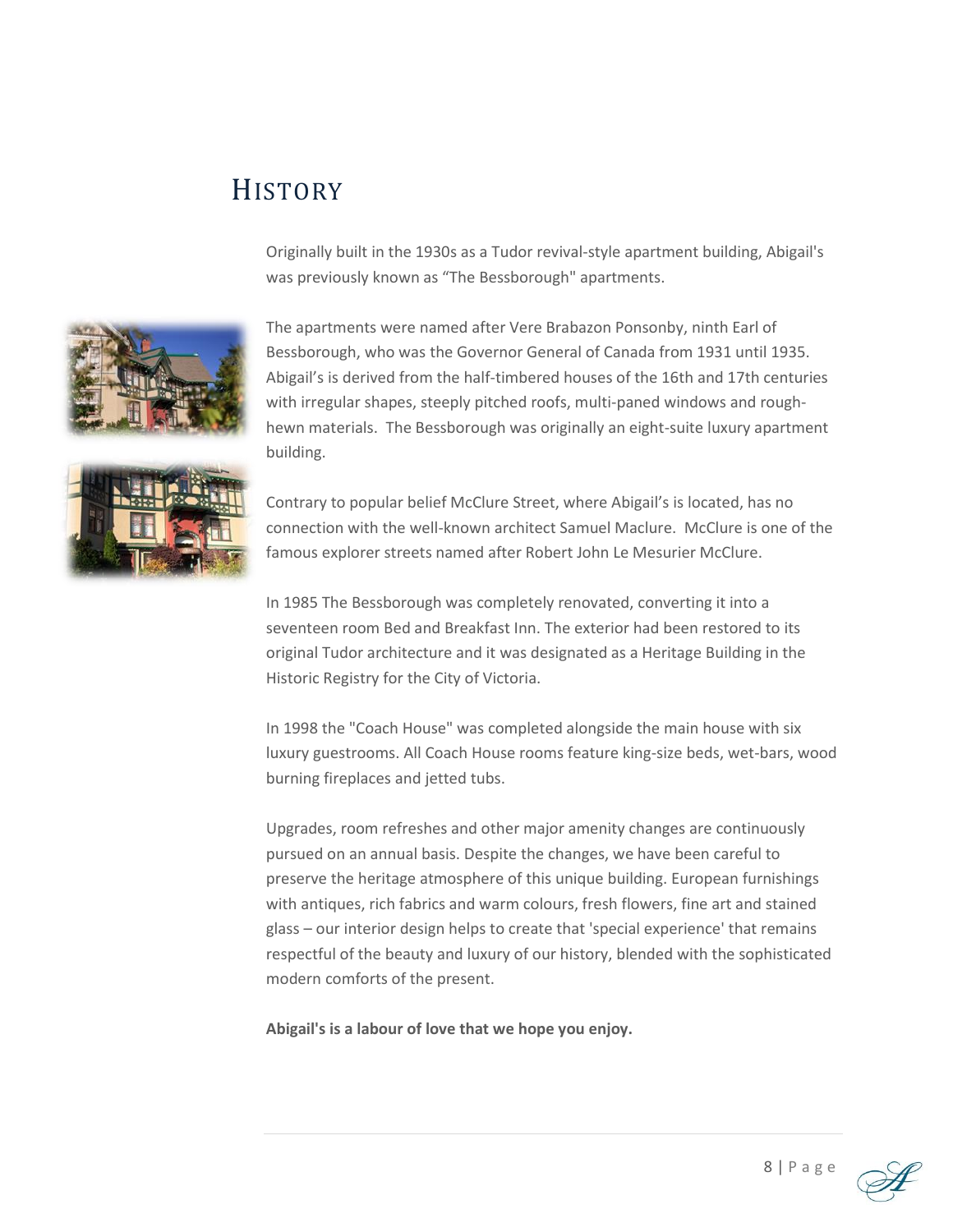# HOTEL POLICIES

#### NO SMOKING POLICY

Abigail's Hotel is a 100% non-smoking building both inside and outside of our property. This is the result of a city wide by-law, that prohibits smoking within seven meters of all doorways, windows or air intakes. Anyone found smoking in their rooms or in our common spaces will be subject to a \$200 penalty charge and may be liable for additional fees in the event their rooms go out of service for treatment and cannot be resold.

### CHECKING IN / CHECKING OUT

Check-in time is 3 pm. Check-out time is 11 am. Our ability to accommodate requests for early check-in or late check-out is based on hotel occupancy and our staffing levels during that particular day, please notify the Guest Service Representative of your request as soon as possible.

### HOTEL RATES AND BOOKING POLICIES

- Rates are based on double occupancy and a \$30 charge applies for each additional guest thereafter
- We do not accept reservations from individuals under the age of 21
- All room rates are quoted in Canadian funds and are subject to local taxes
- A credit card is required upon booking and the first night's stay is charged at check-in

#### CANCELLATION POLICY

■ Abigail's has a 7-day cancellation policy. Cancellations made within 7 days of arrival will be charged one night's room & tax.

Our cancellation policy exists to protect our customers as well as the hotel. Unlike industry practice, Abigail's does not believe in 'overselling' its rooms whereby certain properties factor in a cancellation contingency and continue to sell more rooms than they actually have. Sometimes this practice works for them, other times guests arrive from distant locations only to find they must be escorted to another property – which, as you can imagine, is disastrous. To hedge our exposure from not overselling rooms, we must give ourselves a cancellation notification period that allows for a reasonable 'booking window' to re-sell a cancelled room.

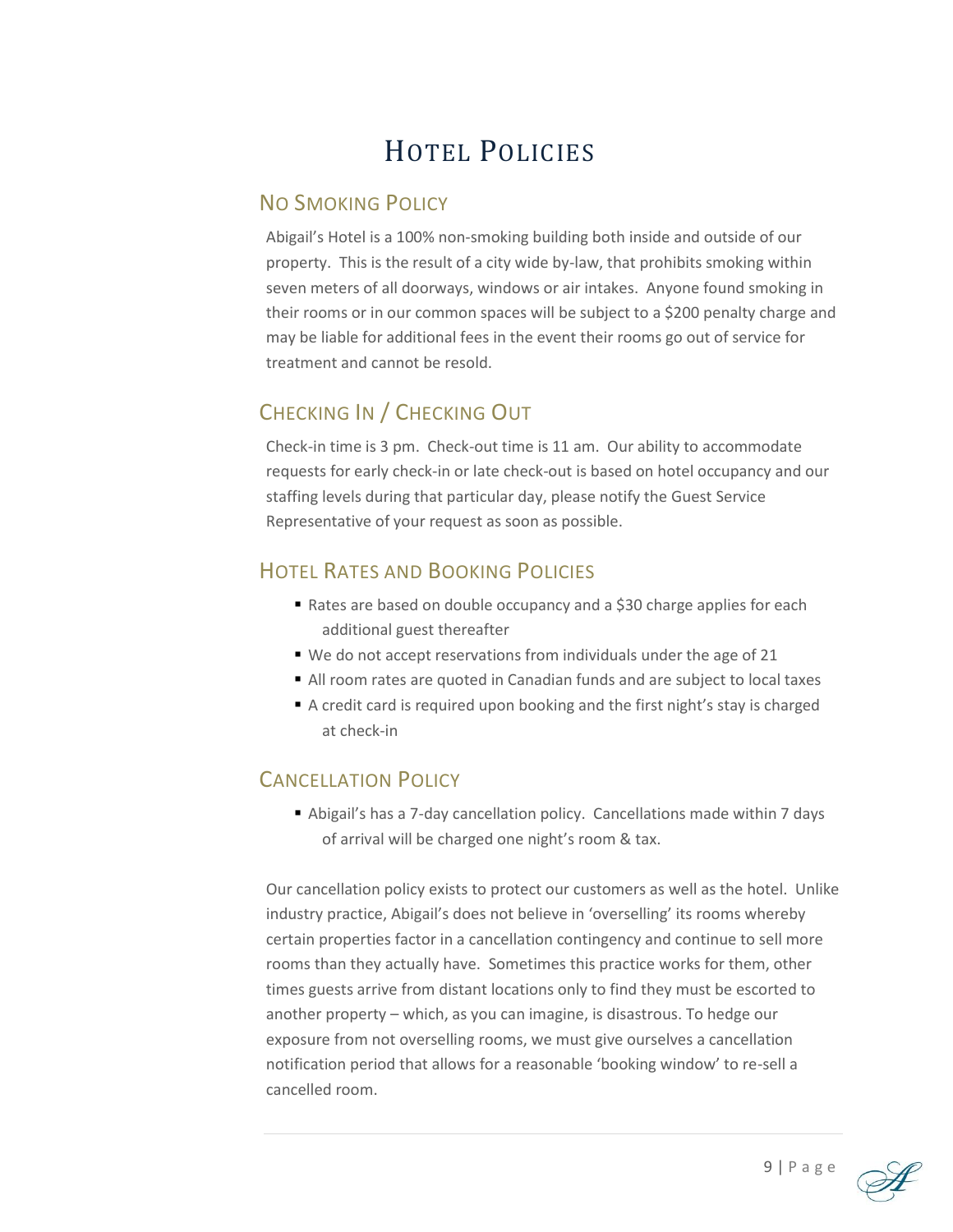# DINING/BREAKFAST





#### BREAKFAST AT ABIGAIL'S

Abigail's is famous for its gourmet three-course breakfasts. Our menu changes daily and can be reasonably customized to accommodate specific dietary concerns. Daily features include a choice of either a "Light," "Sweet," or "Savoury" option with additional sides of a starch and protein. Abigail's breakfast is included in your room rate. Subject to seasonal availability, Abigail's will always try to use local and organically sourced products as its first choice.

#### BREAKFAST TIMES

Breakfast is served from 7:00am – 10:00am. Guests are asked to sign up for one of our breakfast seating's between 7:00am - 9:30am. Please contact the Front Desk to reserve your seating, based on availability on a first come first serve basis.

#### BREAKFAST IN BED

We also offer a Breakfast in Bed Basket for an additional \$15.00. Guests who wish to have breakfast delivered are asked to make arrangements with the Front Desk by 11:00 pm the night before.



#### **APPETIZERS**

A complimentary evening snack is available in the lobby starting at 4:00pm. This is usually a freshly made soup or cheese and crackers or other light plate.

Appetizer plates are available for purchase and include charcuterie, local cheeses, vegetables and chef creations.

Dessert plates are also available for purchase and include an assortment of sweet treats made in-house by our chefs.

They can be customized for dietary needs and food allergies. **Must be ordered at least 24 hours in advance.**

Cost - \$22.00

Abigail's also offers a beer and wine service, hosting a fine selection of local beers and Canadian wines (surcharges applicable).

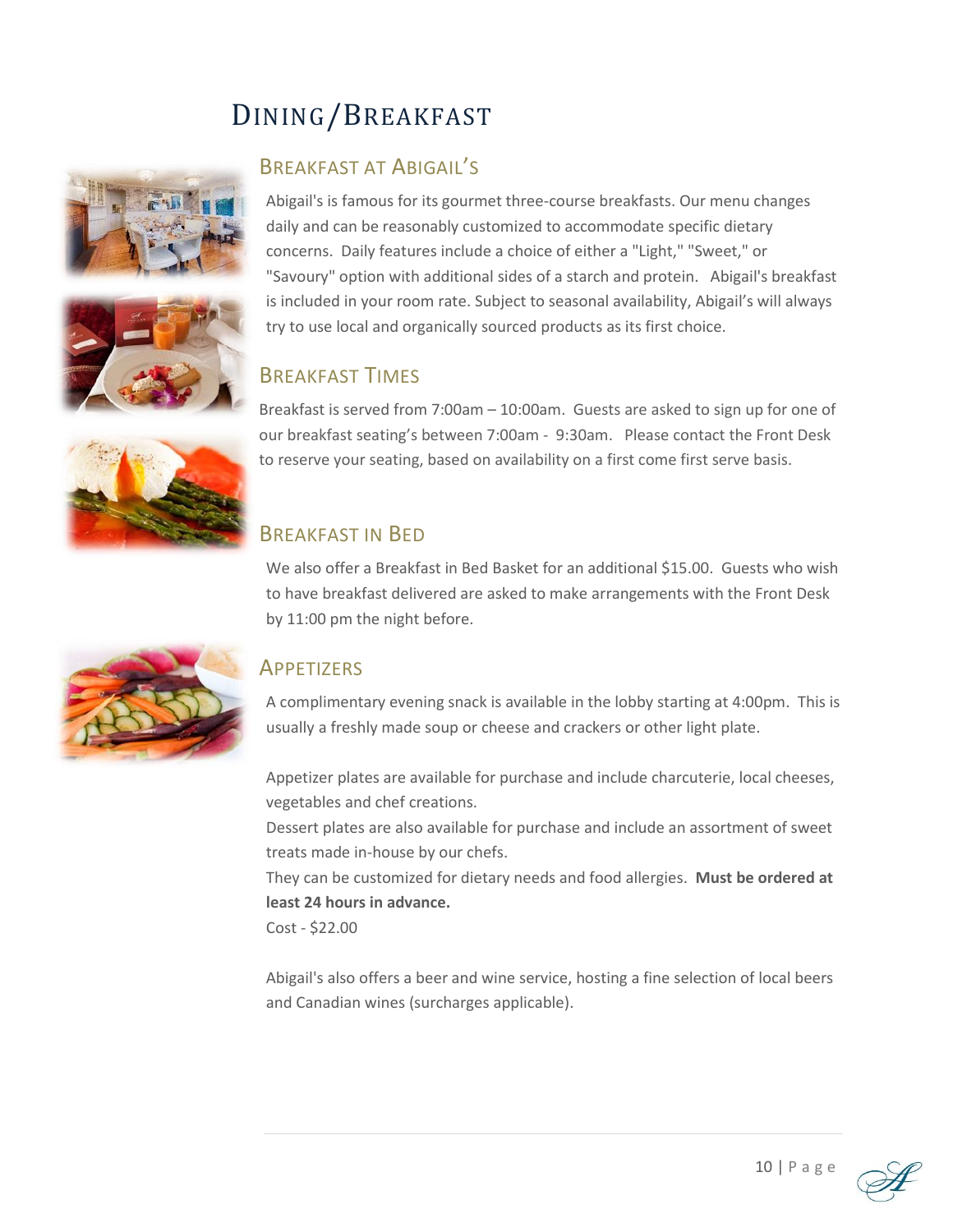#### **OTHER DINING**

Abigail's food service extends only to breakfast and evening appetizers. There are many award winning and fantastic restaurants within short walking distance of the hotel that we would be happy to recommend.

# FREQUENTLY ASKED QUESTIONS

#### DO YOU HAVE SMOKING ROOMS/FLOORS?

No. Abigail's (and the Province of British Columbia) is 100% non-smoking inside our buildings/rooms and within seven meters of all exterior doorways, windows or air intakes.

#### DO YOU HAVE GUEST ROOMS WITH DOUBLE BEDS?

One of our rooms has two double beds. The remainder of our rooms are either King or Queen-sized beds.

#### IS IT CUSTOMARY TO TIP/PROVIDE GRATUITIES IN CANADA?

Gratuities are completely up to your own personal discretion; they are appreciated but certainly not expected or required.

In restaurants, it is often customary to tip approximately 15% on the total bill before tax and up to 20% for exceptional service. Please note that often in restaurants there will be an automatic gratuity for larger groups (usually 6 or more) so be sure to read your bills closely if you're dining with a large party.

Unlike tradition in our industry, Abigail's pools all tips and distributes them to staff based on hours worked. We do this out of fairness to our "back of the house", who work equally hard to ensure your experience is delightful.

### DO YOUR GUESTROOMS HAVE A TABLE AND DESK SUITABLE FOR MEETINGS WITH CLIENTS?

Our guestrooms were designed for luxury and comfort with a focus on fulfilling your recreational needs. Most rooms have a small desk for your personal use, but for formal/true workspace we would recommend making alternative arrangements.

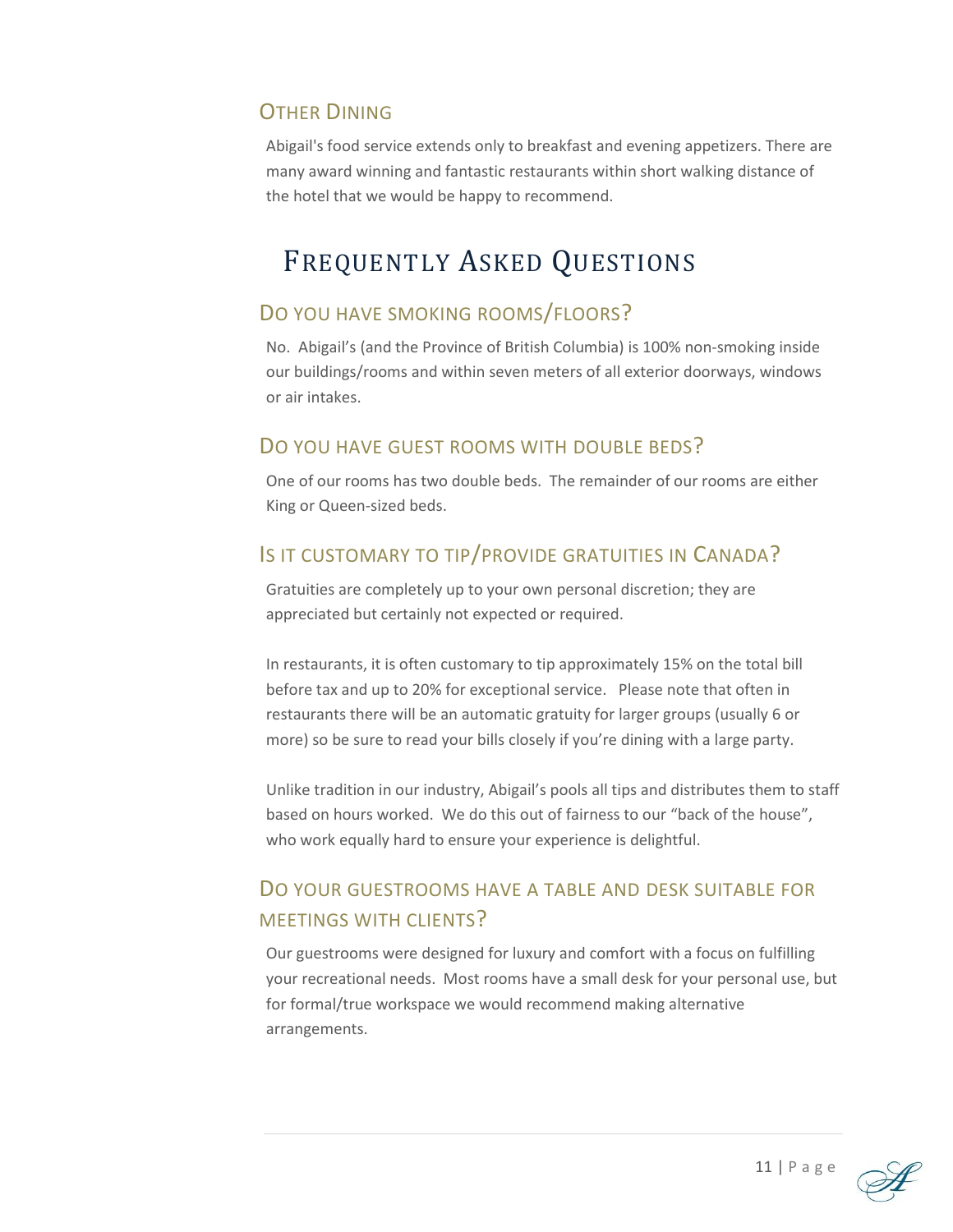#### WHO OWNS ABIGALL'S?

Abigail's is privately owned by a local family. The day to day operations are run by General Manager, Allison Fairhurst.

#### DOES ABIGAIL'S HAVE A RESTAURANT?

No, Abigail's food service extends only to breakfast, appetizer and dessert plates. There are many award winning and fantastic restaurants within short walking distance of the hotel which we would be happy to recommend.

#### IS ABIGAIL'S HAUNTED?

Sadly, no. We appreciate this limits our ability to market ourselves to various niche markets throughout North America but we simply cannot claim that we've seen any ghosts or had anything unusual happen on our property that warrants the notion. If anything, Abigail's is haunted by the ghost of romance. (On second thought, the answer to this question seems to depend on which staff member you ask!)

#### DOES ABIGAIL'S ALLOW CHILDREN?

We are an adult oriented, special occasion property whereby the majority of our guests come for romance, rest and relaxation. As such, only children ages 16 and up are able to stay at the hotel.

#### DO WE HAVE COOKING FACILITIES IN OUR GUEST ROOMS?

No. We've never aspired to cook while on vacation, nor would we expect our guests to.

#### WHAT TIME IS CHECK-IN?

Our standard check-in time is 3:00 pm.

#### WHAT TIME IS CHECK-OUT?

Our standard check-out time is 11:00 am.

#### CAN I REQUEST A LATE CHECK-OUT?

Late check-out is based upon availability and is not something that we can guarantee. Our housekeepers typically finish their day by 3:30pm and late checkouts significantly impact their ability to complete their day in time.

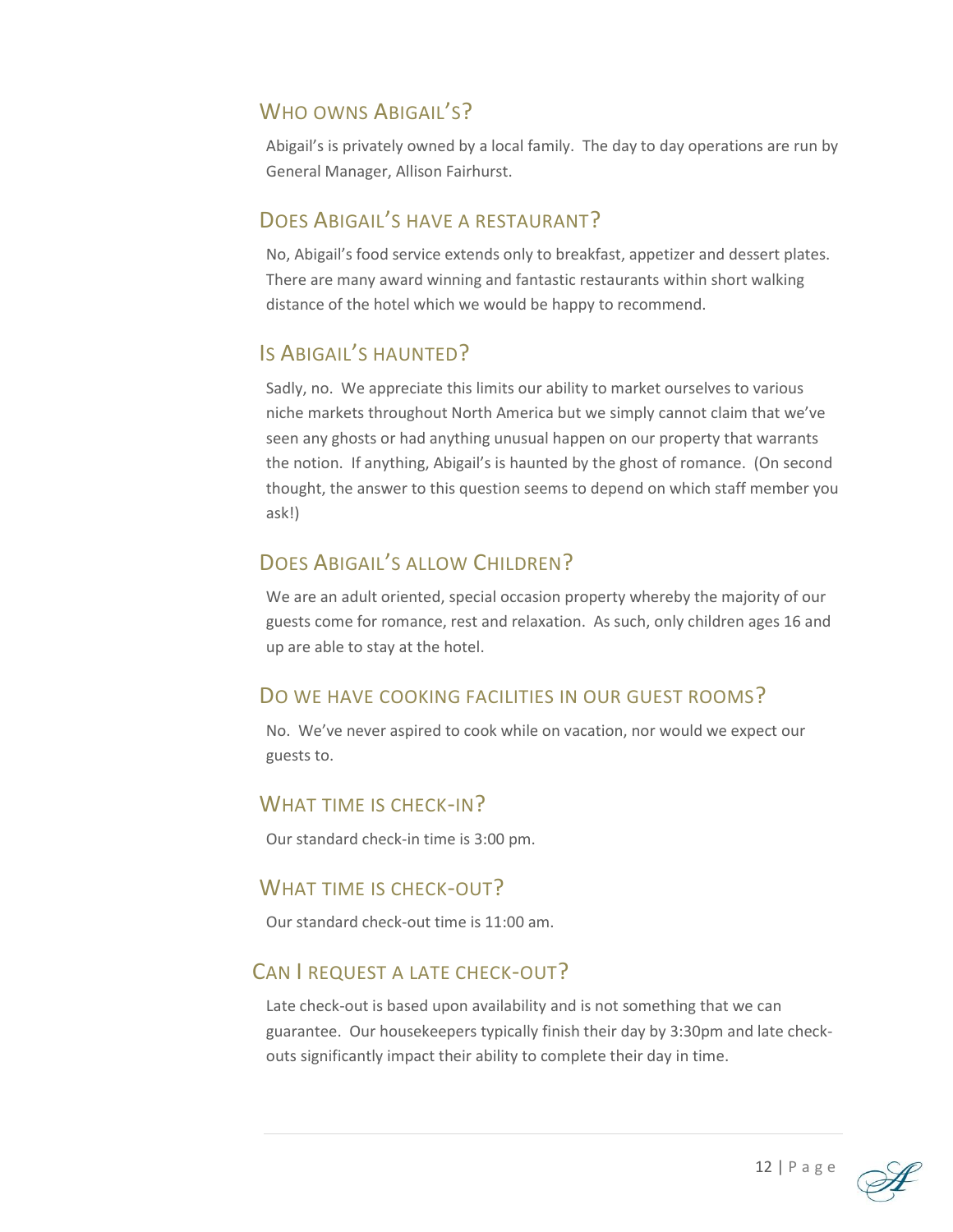## CAN I STORE MY LUGGAGE FOR THE DAY ONCE I'VE CHECKED OUT OF THE HOTEL?

Absolutely! We provide complimentary luggage storage available any time after you check-out.

### WHAT ARE THE COMPLIMENTARY GUEST AMENITIES OFFERED BY THE HOTEL?

Our complimentary amenities include wireless high-speed Internet access, complimentary faxing/photocopying, free local phone calls, filtered bottled water and freshly baked cookies in your room upon check-in and parking at our rear parking lot.

## ARE YOU A PET FRIENDLY HOTEL? IF SO, WHAT KINDS OF PETS DO YOU ALLOW?

No pets of any kind are permitted to stay at Abigail's.

By Canadian law, licensed Service & Guide Dogs are permitted at the property, however, the service dog must comply with the Guide Dog & Service Act of British Columbia

- We require written confirmation and a copy of the license in advance.
- Therapy and emotional support dogs are not permitted.

#### DO YOU HAVE WIRELESS HIGH SPEED INTERNET ACCESS?

Yes, Abigail's offers complimentary high-speed Internet access in all public areas and guest rooms.

#### DO YOU HAVE A FITNESS CENTER OR POOL?

Unfortunately, we do not have a fitness center or pool, however we are conveniently located just a block and a half away (under a 5 minute walk) from a YMCA facility which has drop-in rates and access to all varieties of workout equipment and facilities, including a pool.

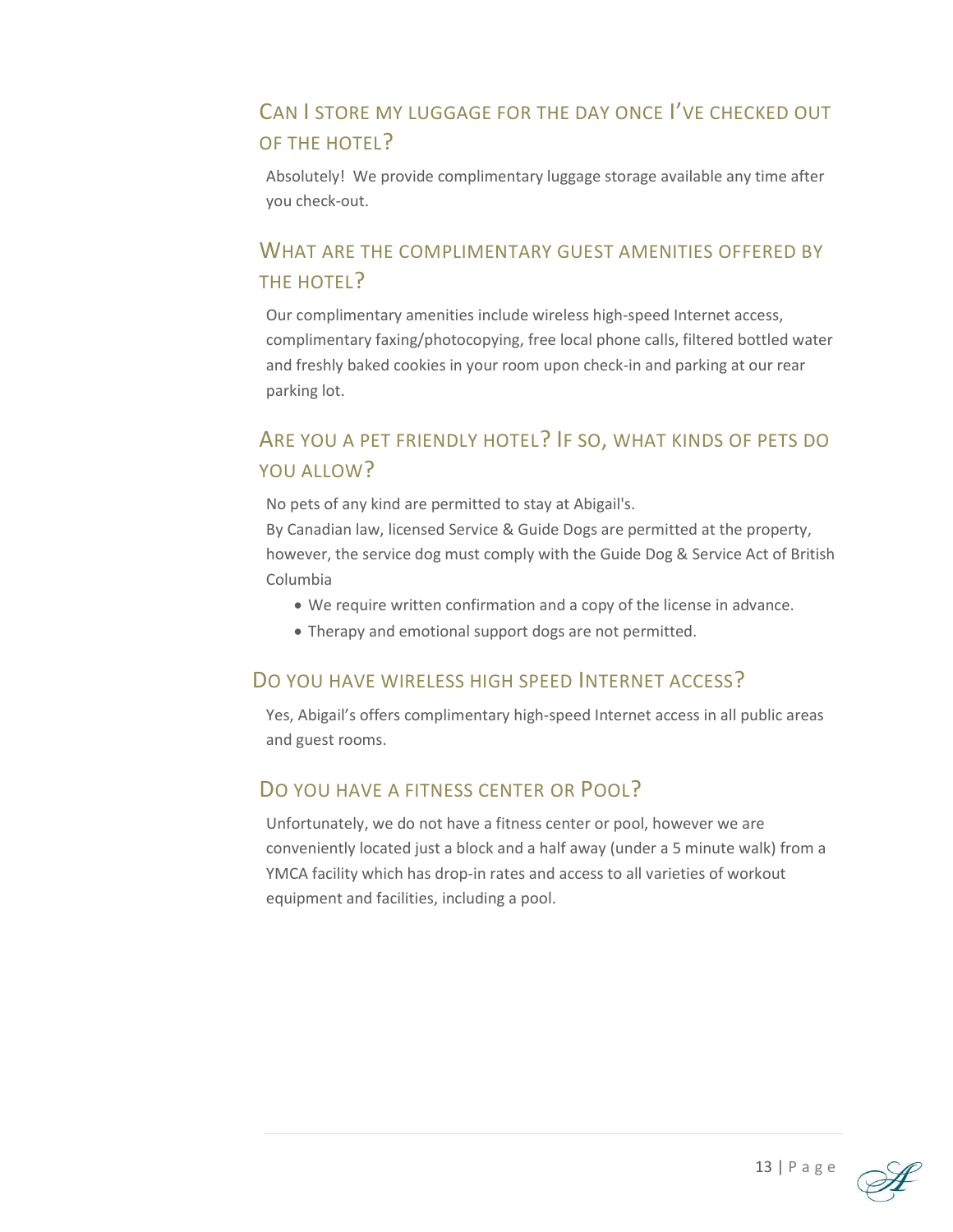#### HOW FAR IS ABIGAIL'S FROM MAJOR VICTORIA ATTRACTIONS?

Abigail's is extremely well located and in close proximity to most of the major Victoria attractions and neighbourhoods. Below are estimated travel distance and time for some of Victoria's most popular destinations:

- Victoria's Inner Harbour approximately 3 blocks away 10 minute walk
- **•** Royal British Columbia Museum approximately 3.5 blocks away 15 minute walk
- Parliament Buildings approximately 4.5 blocks away 15-20 minute walk
- Craigdarroch Castle approximately 1.6 kms away 25 minute walk or 5 minutes by car
- Government House approximately 1.6 kms away 25 minute walk or 5 minutes by car
- $\blacksquare$  The Butchart Gardens approximately 23 kms away 30 minutes by car/taxi/bus

#### IS ABIGAIL A REAL PERSON? HOW DID THE HOTEL GET ITS NAME?

No, Abigail is not a real person. There are a few commonly accepted theories on how the hotel got its name:

- 1.The name Abigail is believed to mean "source of joy" (Biblically)
- 2.Also in the Bible, Abigail was a hostess known to be faithful and honourable
- 3.Words starting with "A" are located at the front of the phone book (i.e. the 'marketing theory')

We have a painting of our mythical Abigail hanging behind the front desk in our lobby.

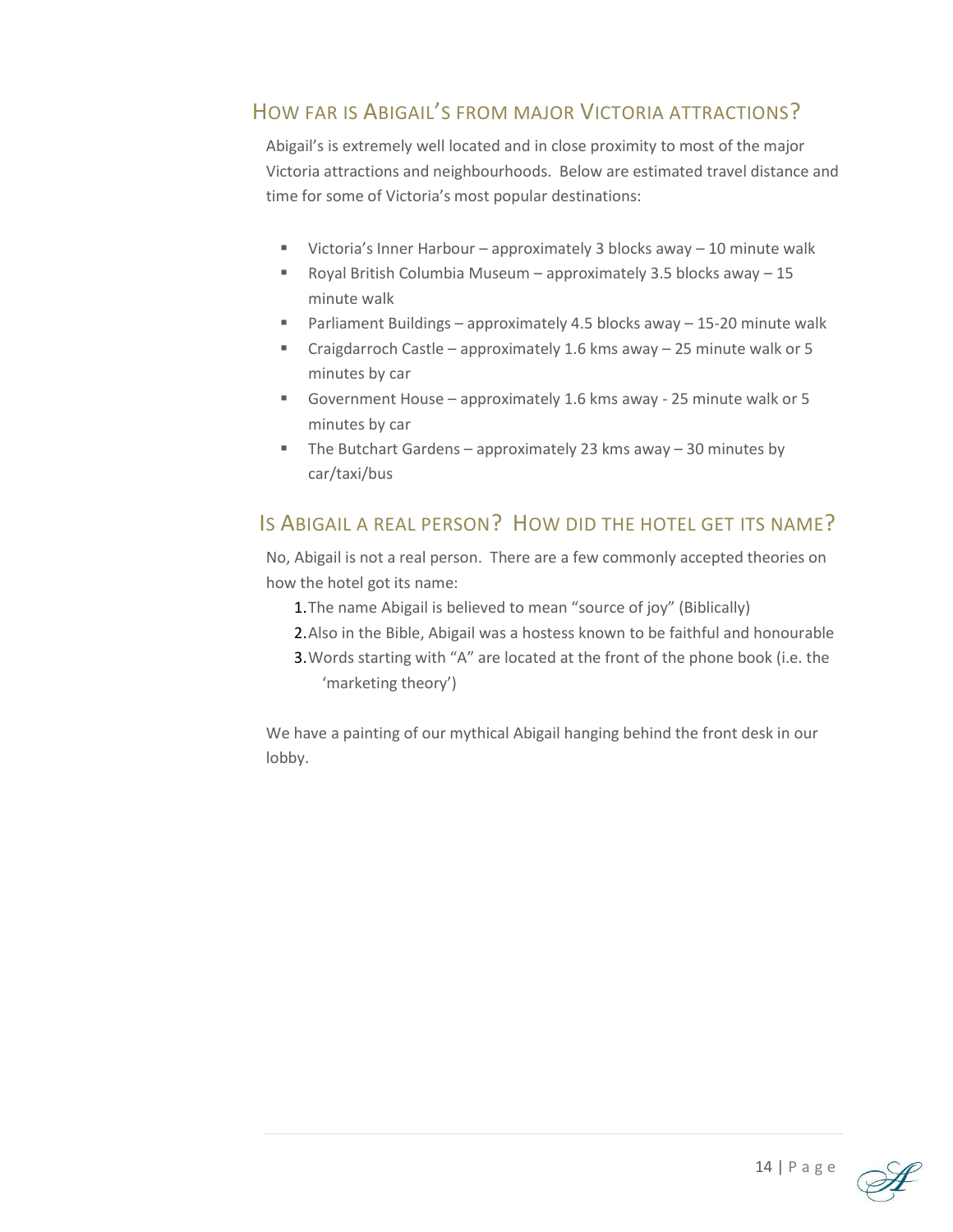# OUR GREEN COMMITMENT

Abigail's is striving to be environmentally aware. In an effort to preserve and protect the beauty of Victoria, Vancouver Island and our environment we participate in the following green initiatives:

- We partner with a not-for-profit organization that recycles the soap left behind by guests for use in impoverished countries / areas of need
- We have switched our shampoo, conditioner and body wash to a dispenser based solution which allows us to minimize the use of miniature plastic bottles and wasted/unused product which is difficult to reclaim
- We encourage guests to participate in our optional towel exchange program (described below)
- We keep our cleaning products as natural and environmentally acceptable as possible
- We buy local as often as possible, minimizing the fuel consumption of potential suppliers
- We use energy saving LED and CFL lights in almost all of our fixtures
- We provide complimentary in-room filtered water in refillable glass bottles

Although we are a small property we do believe that we can make a difference in our environmental impact and we are continually on the lookout for further improvements to adopt.

## TOWEL/LINEN EXCHANGE - COVID-19 UPDATE

- Due to new health and safety protocols from the Province of BC and WorkSafe BC, rooms will only be serviced for stays of 4 or more nights.
- If you require service during your stay, a basket of fresh towels, linens and amenities will be placed outside the room.

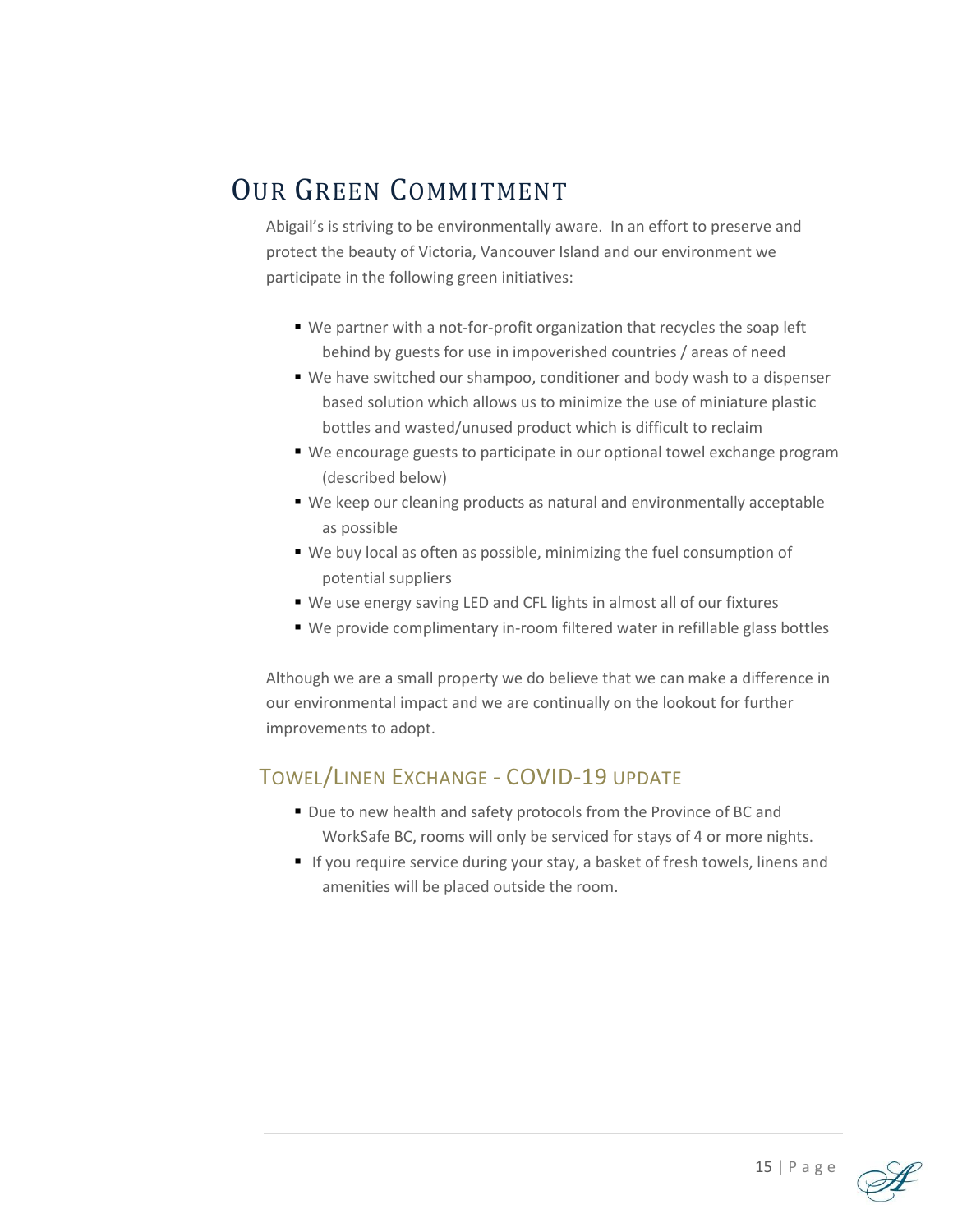# LOCAL SERVICES

#### INTERNET ACCESS

We offer complimentary wireless internet. Please ask the Front Desk Innkeeper for the pass code. There is also a guest computer with full internet access available in our lobby.

#### FAX SERVICE

Fax service is available at the Front Desk. Please ask the Innkeeper for assistance.

## LAUNDROLOUNGE LAUNDRY & DRY CLEAN SERVICE

1309 Cook Street at Yates 250-382-4622 Drop off or do-it-yourself coin-operated laundry.

#### WET CLEANER NON-TOXIC DRY-CLEANING

1019 Cook Street 250-381-2221 Pick-up with same or next day delivery. For same day service, please arrange with Front Desk before 9:30am.

#### FOREIGN CURRENCY EXCHANGE

637 Humboldt Street at Government

| Summer Hours (April 15 - September 22) |
|----------------------------------------|
| $8:30am - 7:00pm$                      |
| $8:30am - 10:00pm$                     |
| $10:00am - 9:00pm$                     |
| 10:00am -7:00pm                        |
|                                        |

| Winter Hours (September 23 - April 14) |                    |  |  |  |
|----------------------------------------|--------------------|--|--|--|
| Mon thru Thu:                          | $8:30am - 6:00pm$  |  |  |  |
| Friday:                                | $8:30am - 7:00pm$  |  |  |  |
| Sat, Sun & Holidays:                   | $10:00am - 6:00pm$ |  |  |  |

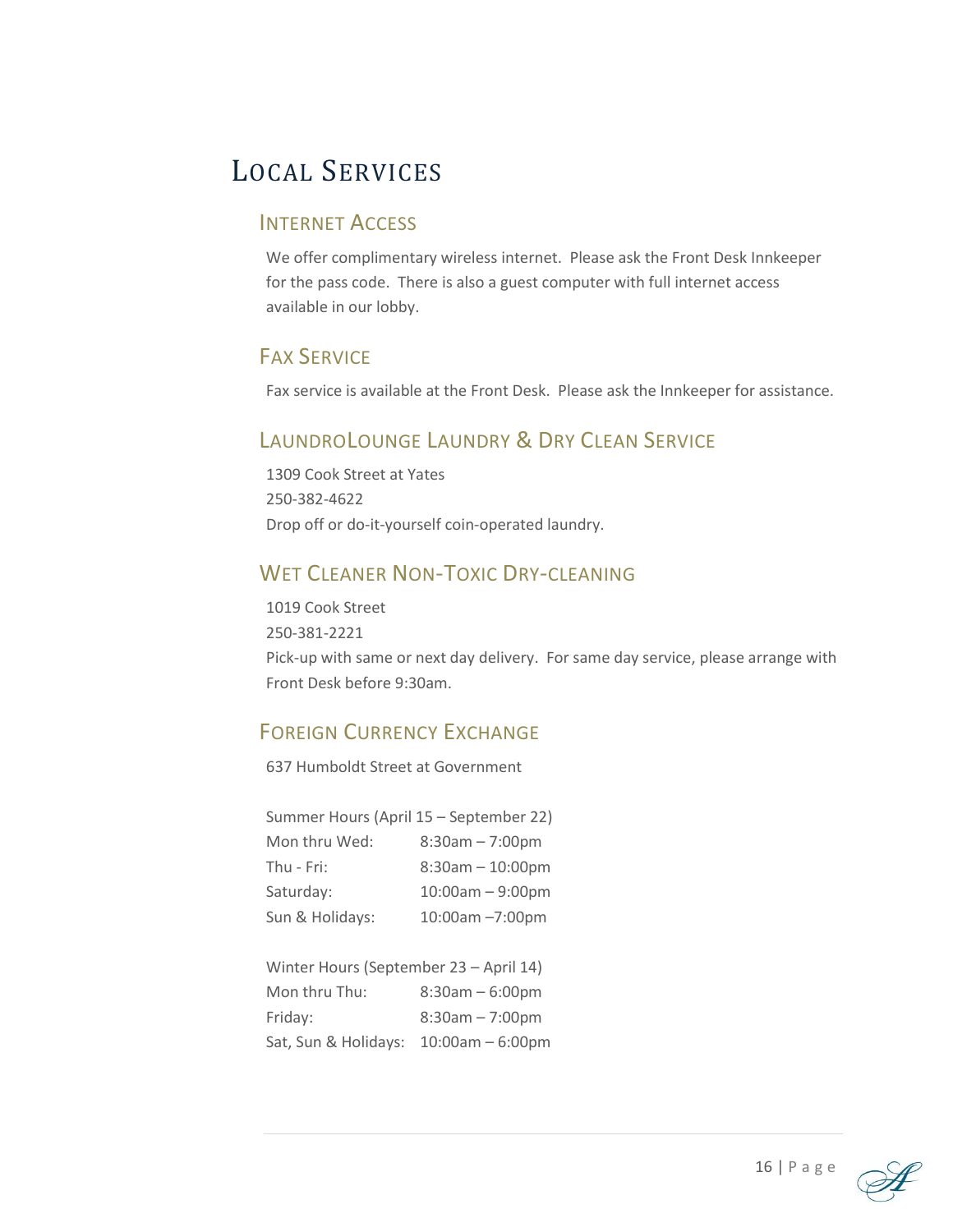## DENTIST / EMERGENCY

100 – 1964 Fort Street at Foul Bay 250-595-3377 Dr. John Bjornson – General Practice and Emergency Service

#### DOWNTOWN VICTORIA URGENT AND PRIMARY CARE CENTRE

1107 Pandora Ave 250-519-3870 Walk in clinic however call ahead when possible. Open 8:00am – 8:00pm 7 days a week. No appointment necessary.

#### MARKET ON YATES

903 Yates Street 250-381-6000 Full service grocery store, open 7:00 am to 11:00 pm seven days a week.

### 7-ELEVEN CONVENIENCE STORE

Corner of Quadra and Yates Street Open 24 Hours, seven days a week.

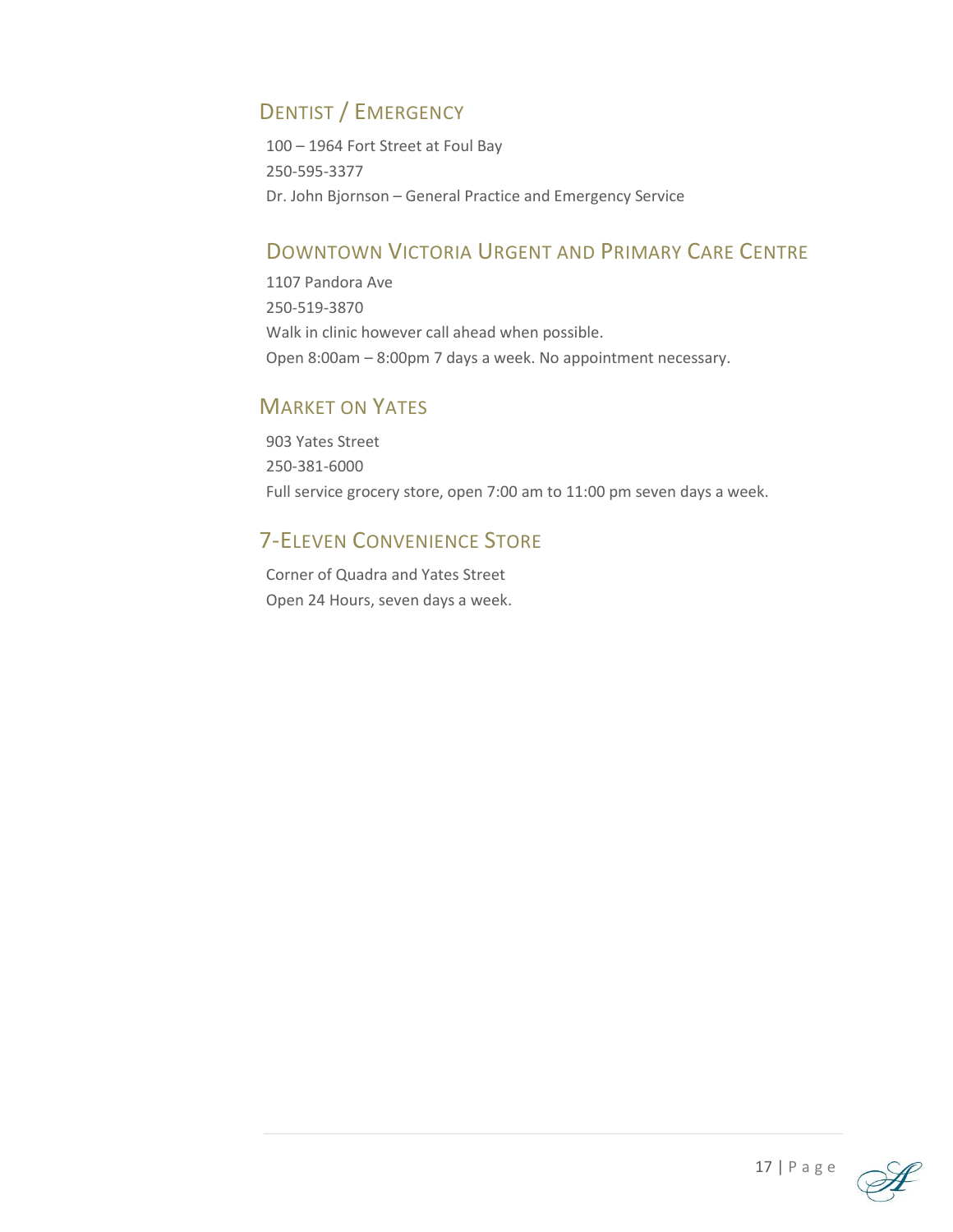# IN-ROOM INFORMATION

# TELEPHONE INSTRUCTIONS

|                                                  | <b>EMERGENCY</b>                                             |                                     |                   |  |
|--------------------------------------------------|--------------------------------------------------------------|-------------------------------------|-------------------|--|
|                                                  | Police, Fire, Ambulance:                                     | Dial $9 + 911$                      | (no charge)       |  |
|                                                  | <b>LOCAL CALLS</b>                                           |                                     |                   |  |
|                                                  | Within local calling (250) prefix                            | Dial $9 + 250 +$ number (no charge) |                   |  |
|                                                  | <b>INTERNAL CALLS</b>                                        |                                     |                   |  |
|                                                  | Front Desk/Room-to-Room<br>Call front desk to be transferred | Dial 0                              | (no charge)       |  |
|                                                  | <b>MESSAGE WAITING</b>                                       |                                     |                   |  |
|                                                  | To retrieve messages<br>When message light is lit            | Press *440                          | (no charge)       |  |
|                                                  | <b>LONG DISTANCE CALLS</b>                                   |                                     |                   |  |
|                                                  | Within Canada & US                                           |                                     |                   |  |
|                                                  | Dial 9 + 1 + Area Code + number                              |                                     | (charges vary)    |  |
|                                                  | International                                                |                                     |                   |  |
| Dial 9 + 011 + country code + area code + number |                                                              |                                     |                   |  |
|                                                  | <b>TOLL FREE CALLS</b>                                       |                                     |                   |  |
|                                                  | Dial $9 + 1 + 800 +$ seven digit number                      |                                     | (no charge)       |  |
|                                                  | <b>DIRECTORY ASSISTANCE</b>                                  |                                     |                   |  |
|                                                  | Local directory assistant                                    | $Dial 9 + 411$                      | (\$1.00 per call) |  |
|                                                  |                                                              |                                     |                   |  |

Our Guest Service Representatives at the front desk are happy to call a taxi, make dinner or tour arrangements for you.

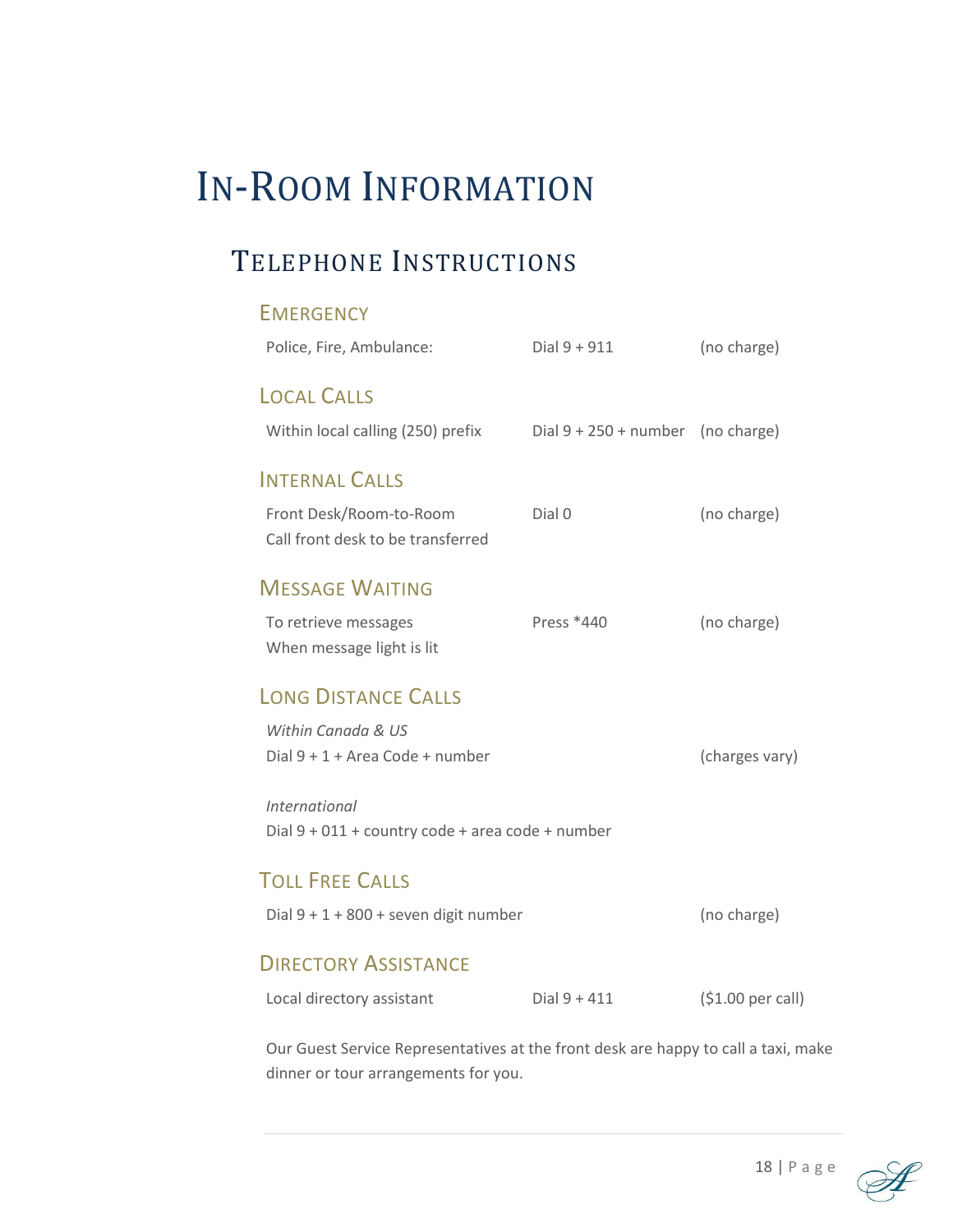# AIR CONDITIONER INSTRUCTIONS

- All of our in-room air conditioners are remotely operated by a small white remote, usually found on your desk, dresser or fireplace mantle. If you are unable to find your remote, please contact our front desk.
- The blue button on the remote turns the unit off / on. You should hear an audible beep to signify that the unit has received your command. When turning off, allow a few seconds for the unit to shut down.
- The other buttons on the remote control fan speed and temperature.
- If you have any questions or concerns, please do not hesitate to contact the front desk.

## JET TUB INSTRUCTIONS

- In Consideration of our other guests please do not use the jets after 11:00 pm or before 7:00 am as these systems can generate a fair amount of noise.
- Please fill the tub past the jet level before turning them on
- To start the jets, use the touch pad on the edge of the tub. This pad is water sensitive so make sure your fingers are dry.
- Some rooms also contain a timer switch near the light switch in the bathroom to enable the jets.
- Press the timer button on and then the jet button and enjoy!

## FIREPLACE INSTRUCTIONS

- **Please refrain from using your fireplace on days of high-wind**
- Please partially open a window before lighting a fire
- The flue is locked in the open position
- Please keep screen and/or glass doors closed after fire is lit for optimum fire safety
- Only burn fire-logs one at a time
- Please do not burn anything other than a fire-log in the fireplace
- Your fireplace is cleaned and rebuilt daily
- **Two complimentary logs are provided every day, for extra logs please** contact the Front-desk and a \$5.00 charge per log will apply.



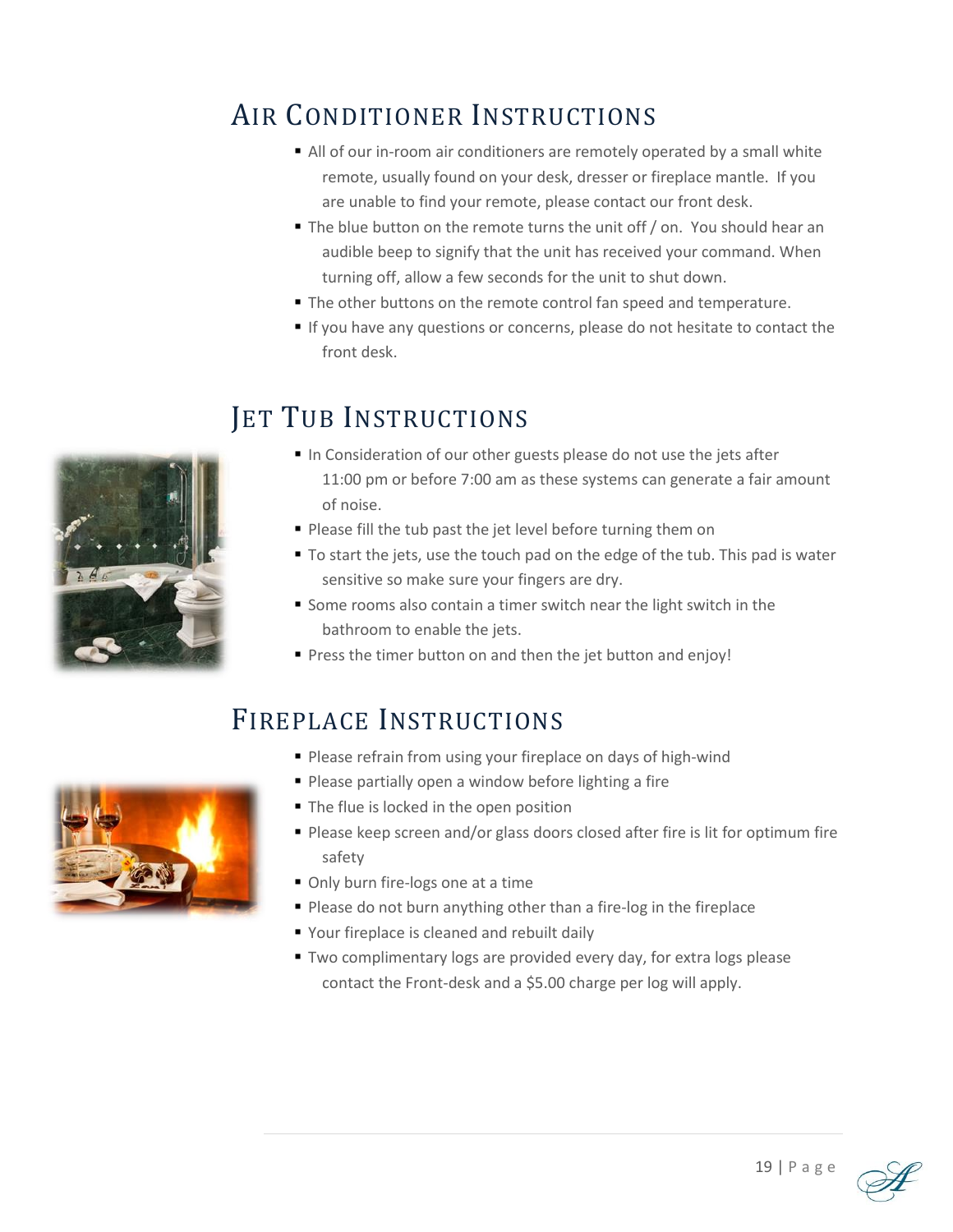# ATTRACTIONS / ACTIVITIES

# POPULAR AREAS OF INTEREST



#### BEACON HILL PARK & DALLAS ROAD

Victoria's largest park is just three blocks south of Abigail's Hotel at the foot of Quadra Street. Wander around the beautiful flower gardens, duck ponds and wild daffodil fields. Cross Dallas Road for wonderful oceanfront walkways.

#### INNER HARBOUR/SONGHEES WALK

#### Government and Belleville Street

Approximately a 10 minute walk from Abigail's Hotel is Victoria's Inner Harbour which is home to many attractions such as the Royal BC Museum, Robert Bateman Centre, Victoria Maritime Museum, and the British Columbia Legislature. Many musicians and artists showcase their talents to thousands of spectators here during the summer months. Watch the float-planes, ferries and boats come and go while walking around Victoria's lively harbour. Cross the Johnson St. Bridge to continue along the Songhees waterfront.



#### OLD TOWN

Old Town was built up between the 1860s and the 1890s. This is the oldest section of Victoria. It encompasses a number of popular shopping districts, including Market Square, lower Johnson Street, lower Yates Street, Chinatown and Bastion Square. Market Square is a block of particularly charming heritage shop fronts surrounding an open public square where festivals and other events are held throughout the year.



### ROYAL BC MUSEUM

675 Belleville Street

1-888-447-7977— [www.royalbcmuseum.bc.ca](http://www.royalbcmuseum.bc.ca/) 

The Royal BC Museum is one of the foremost cultural institutions in the world. Since 1886, British Columbia's provincial museum has displayed artifacts, documents, and specimens of BC's natural and human history.

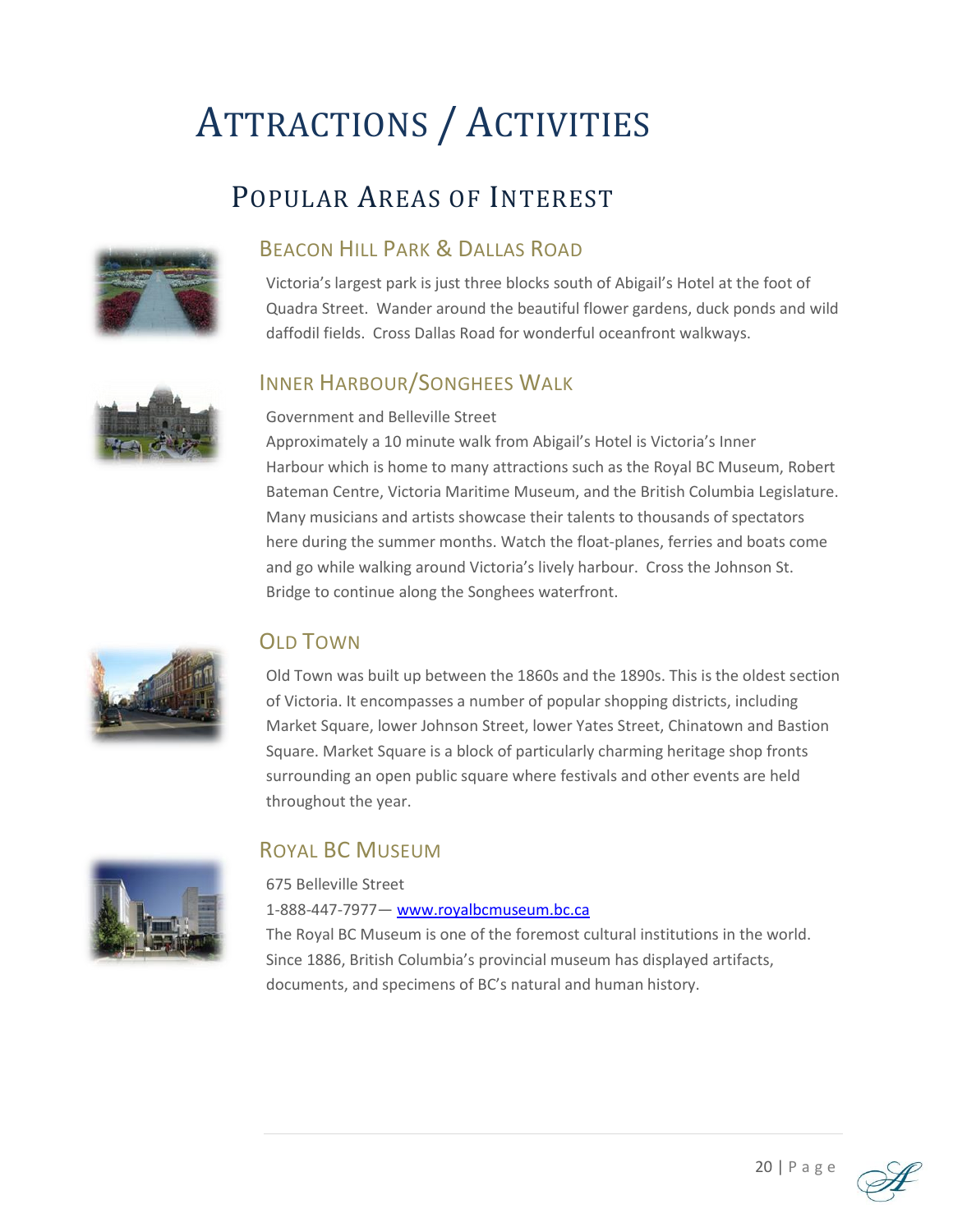

## ROBERT BATEMAN CENTRE

470 Belleville Street 250-940-3630 – [www.batemancentre.org](http://www.batemancentre.org/)

Located in the former Steamship Terminal, this is the largest exhibit of original works by legendary Canadian artist, Robert Bateman.



## EMILY CARR HOUSE

207 Government Street

250-383-5843— [www.emilycarr.com](http://www.emilycarr.com/)

Emily Carr House is the former home of Emily Carr who is one of Canada's greatest and most loved artists who is famous for her landscape and native paintings of Western Canada.



### CRAIGDARROCH CASTLE

1050 Joan Crescent

250-592-5323— [www.craigdarrochcastle.com](http://www.craigdarrochcastle.com/)  Craigdarroch Castle is a beautiful historic Victorian-era mansion, built in the 1890s by wealthy BC coal baron Robert Dunsmuir. It is now owned by the Craigdarroch Castle Historical Museum Society and is almost totally funded by its 150,000 annual visitors.



## FORT RODD HILL & FISGARD LIGHTHOUSE

603 Fort Rodd Hill Road 250-478-5849 [www.fortroddhill.com](http://www.fortroddhill.com/) and [www.fisgardlighthouse.com](http://www.fisgardlighthouse.com/)

Fort Rodd Hill and Fisgard Lighthouse are national historic sites just 20 minutes from Abigail's Hotel. Fort Rodd Hill is a coast artillery fort built in the late 1890s to defend Victoria and the Esquimalt Naval Base. Fisgard Lighthouse, built in 1929, is Canada's first west coast lighthouse.

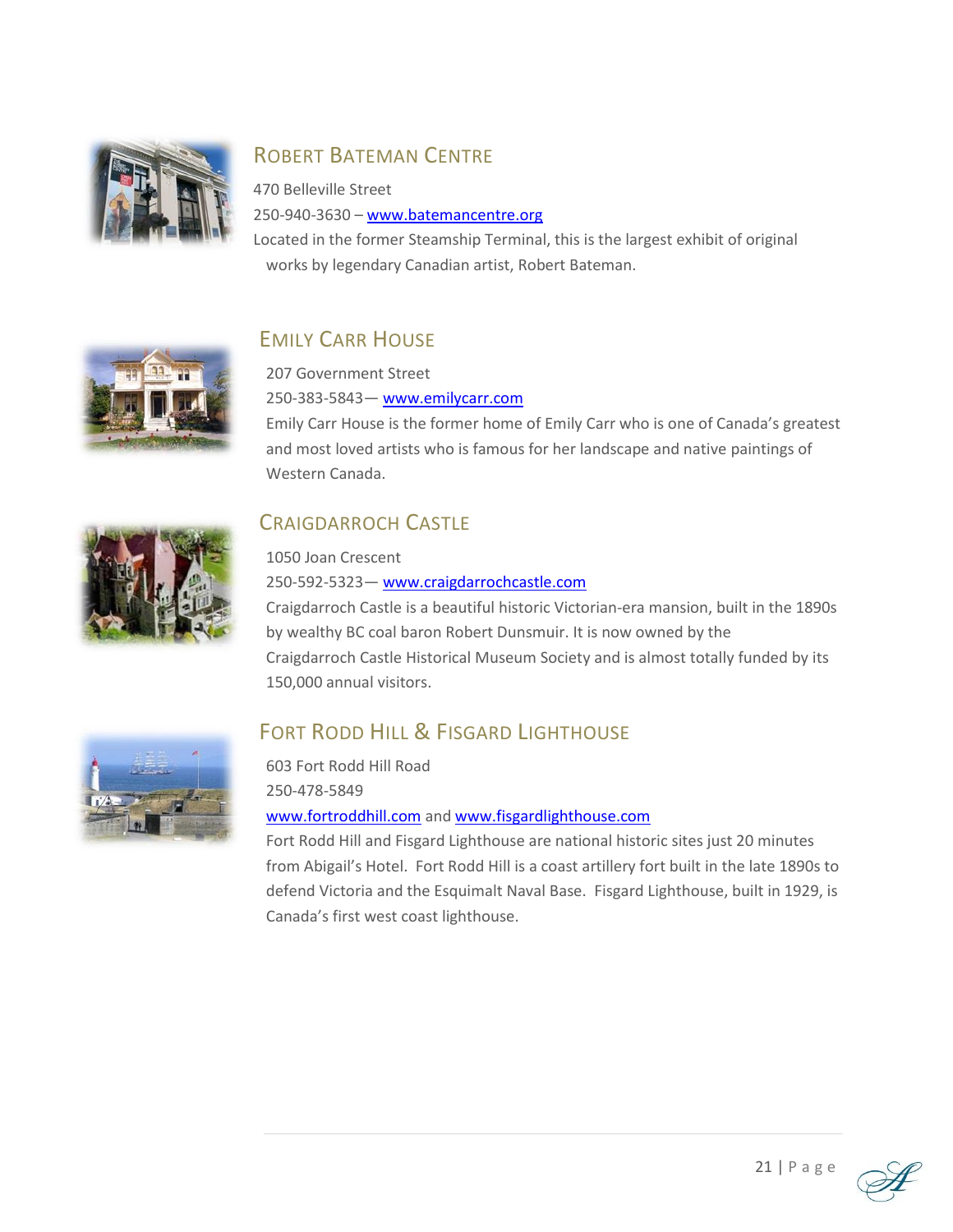

#### THE BUTCHART GARDENS

800 Benvenuto Avenue 1-866-652-4422— [www.butchartgardens.com](http://www.butchartgardens.com/)

Since 1904, the world famous The Butchart Gardens is fifty-five acres of wonderful floral display, offering spectacular views as you stroll along meandering paths and expansive lawns.

#### BUTTERFLY GARDENS

1461 Benvenuto Avenue

1-877-722-0272— [www.butterflygardens.com](http://www.butterflygardens.com/) 

An indoor tropical paradise, that showcases brightly coloured fish, tropical birds, hundreds of ornate plants, and hundreds of varieties of butterflies.

#### GOLDSTREAM PROVINCIAL PARK

## Highway #1

#### [www.goldstreampark.com](http://www.goldstreampark.com/)

Just 25 minutes by car from Abigail's Hotel, Goldstream Provincial Park lies amid the splendour of Southern Vancouver Island's old-growth temperate rain forest and is home to the salmon run October-December. Hardy hikers can enjoy a rugged climb to the top of Mount Finlayson for a magnificent view.

### EAST SOOKE REGIONAL PARK

A huge protected forest with miles of hiking trails along the beautiful south facing beaches and rocky shores of the Juan De Fuca Strait. Amazing scenery! Take a pack, picnic or a beach blanket. From short walks to five hour hikes. 45 minutes west on Highway 14 and turn left onto Gillespie Road.



NATIVE HERITAGE CENTER (45 MINUTES NORTH OF VICTORIA)

200 Cowichan Way, Duncan BC 250-749-8119 Explore the legends, pageantry and creativity of the First Nation's People. Watch totem carvers, weavers and artists.



## HATLEY CASTLE & ROYAL ROADS UNIVERSITY

#### 20 minutes west on Highway 14

Built in 1908 by former BC Premier and Lieutenant Governor James Dunsmuir, the Castle has been a dormitory for cadets, military college and training facility for the RCMP. It is now home to Royal Roads University and has beautiful Italian and English gardens.



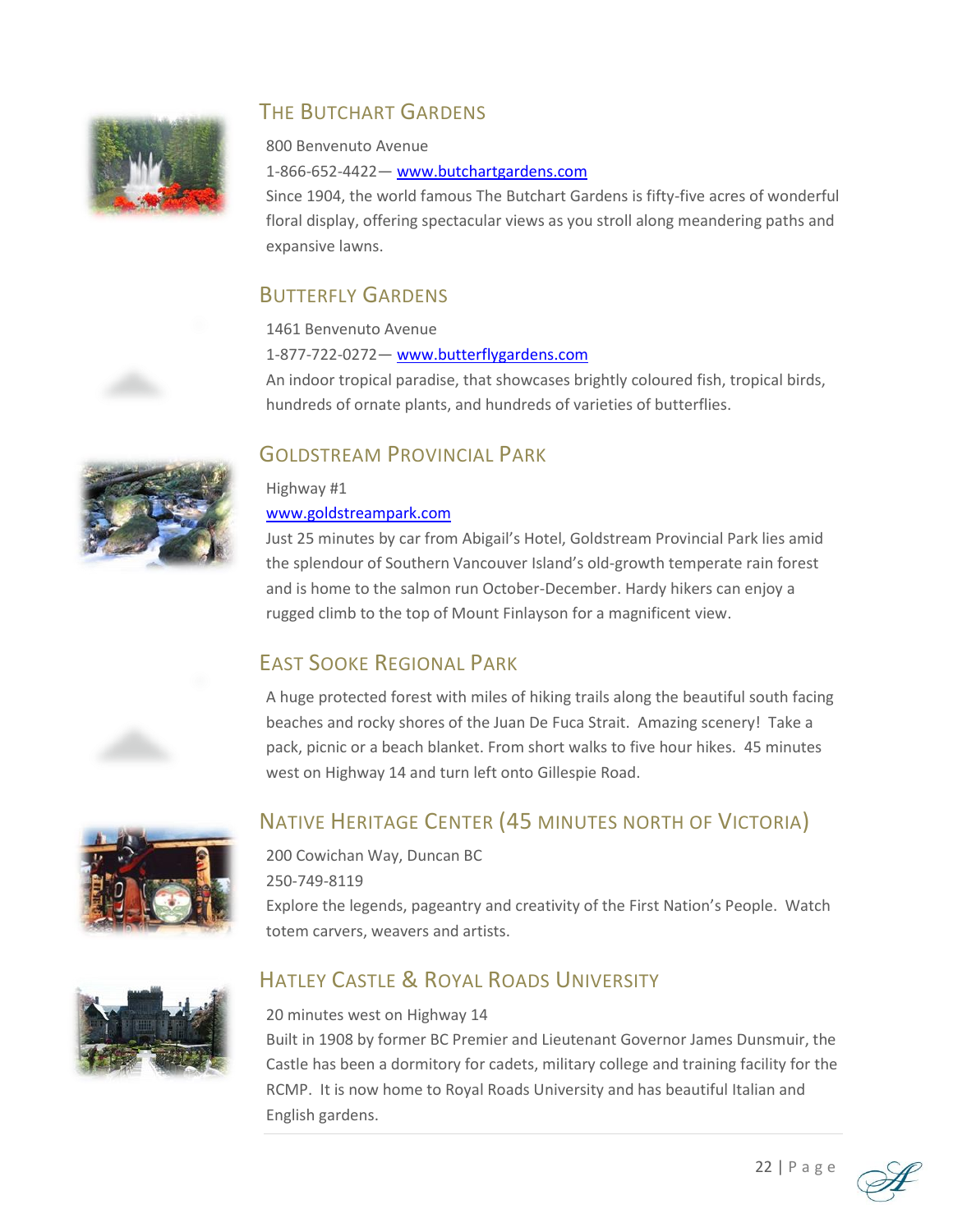# OCEAN ADVENTURES

#### EAGLE WING—WHALE WATCHING

Fisherman's Wharf

250-384-8008— [www.eaglewingtours.com](http://www.eaglewingtours.com/) 

Eagle Wing Tours offers an exclusive, educational, and eco-friendly experience for the discerning traveler! The opportunity of a lifetime to see Orcas (killer whales), gray whales, eagles, sea lions and porpoises. Free shuttle pick-up arrangement from the lobby.

#### **BC WHALE TOURS**

1234 Wharf St

250-590-5030— [www.bcwhalewatchingtours.com](http://www.bcwhalewatchingtours.com/)

Experience the rugged beauty of the West Coast with BC Whale Tours. Enjoy all the wildlife and adventure the Salish Sea has to offer in the comfort of their stateof-the-art vessels. The knowledgeable crew make each and every trip an inspiring and educational experience.

#### OCEAN RIVER SPORTS

1630 Store St

250-381-4233 – [www.oceanriver.com](http://www.oceanriver.com/)

Outdoor adventure experts. Retail Store, kayaking school, kayaking and adventure tours, kayak, canoe and SUP rentals.

#### HARBOUR AIR SEAPLANES—AIR TOUR

950 Wharf Street 250-385-2203— [www.harbour-air.com](http://www.harbour-air.com/)  Sightseeing by float plane – everything from the panoramic views of the rugged West Coast, whale watching, and day trips to Vancouver.

#### VICTORIA HARBOUR FERRY—INNER HARBOUR FERRY TOUR

1234 Wharf Street

#### 250-708-0201— [www.victoriaharbourferry.com](http://www.victoriaharbourferry.com/)

Victoria Harbour Ferry tours are renowned for their informative tours, friendly skippers and being lots of fun. Discover Victoria's waterfront and enjoy their 45 minute tours. Tours leave every 15 minutes in the summer and close-down for the winter.



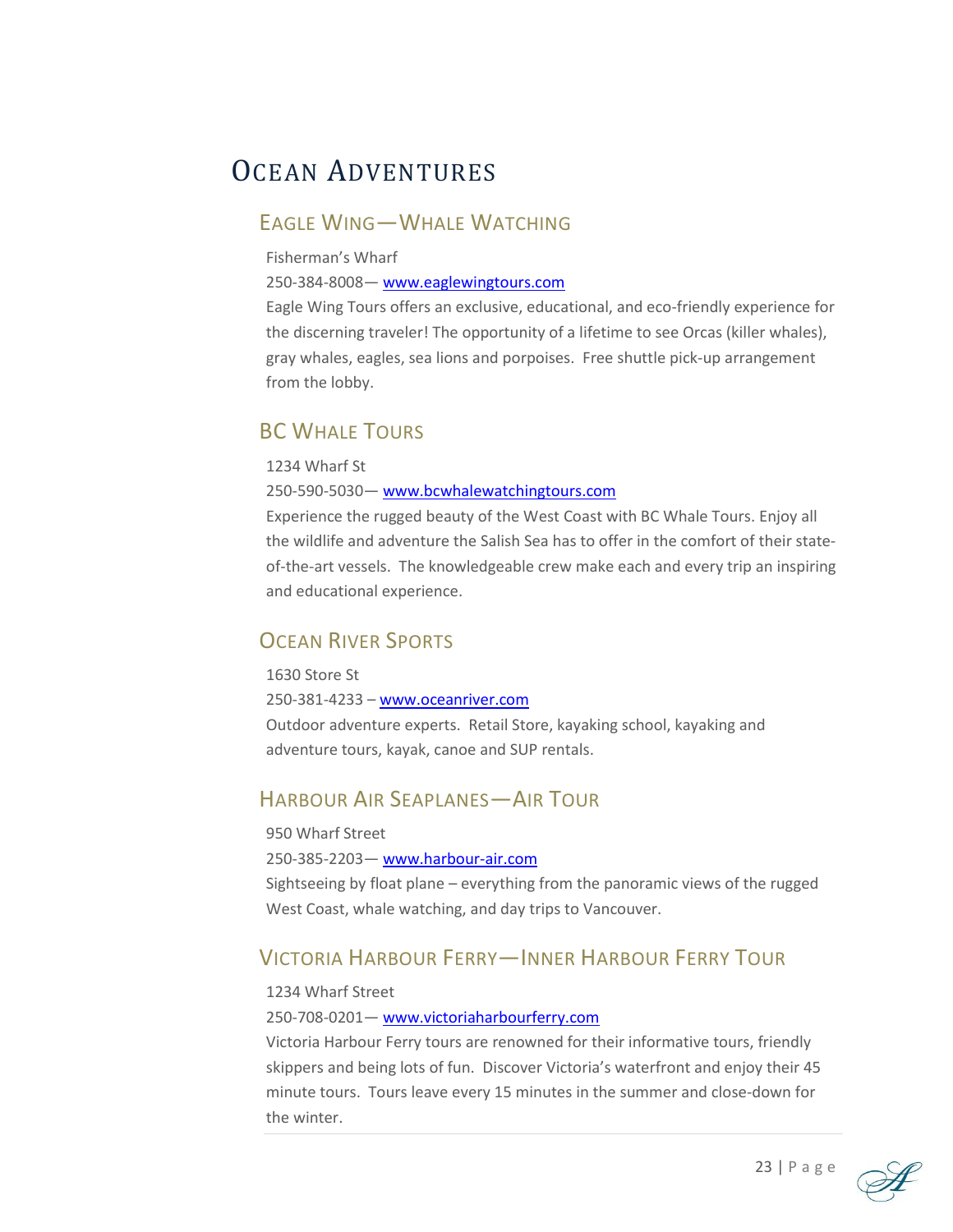#### VICTORIA MARINE ADVENTURE CENTRE

#### 950 Wharf Street -250-995-2211

Day trips depart from this marina in the Inner Harbour for seaplane rides, sport fishing, to whale watching, boat rentals and kayaking.

#### KELP REEF ADVENTURES

Fisherman's Wharf

250-386-7333 – [www.kelpreef.com](http://www.kelpreef.com/)

Experience sea kayaking at its best. Paddle with us outside the harbour and along the coastline to see harbour seals and river otters, or sit back and enjoy a leisurely kayak while you explore the protected waters of the harbour and Selkirk waterway. Tour the city from a new perspective and have chance encounters with great blue herons, bald eagles and many species of migrating seabirds.

#### ADAM'S FISHING CHARTERS

#### 250-370-2326— [www.adamsfishingcharters.com](http://www.adamsfishingcharters.com/)

Experience saltwater fishing along Vancouver Island's coastline with the seasoned pro's from Adam's Fishing Charters. The picturesque coastline of Southern Vancouver Island is world renowned for its diversity of gamefish and natural beauty.

#### BLACKFISH WILDERNESS EXPEDITIONS

1327 Beach Drive 250-216-2389— [www.blackfishal.com](http://www.blackfishal.com/)  Offers kayaking, sailing training courses, tours, and crewed sailing charters of the Gulf and the San Juan Islands. Offer day and half day "Introduction to Sail" cruises.



24 | P a g e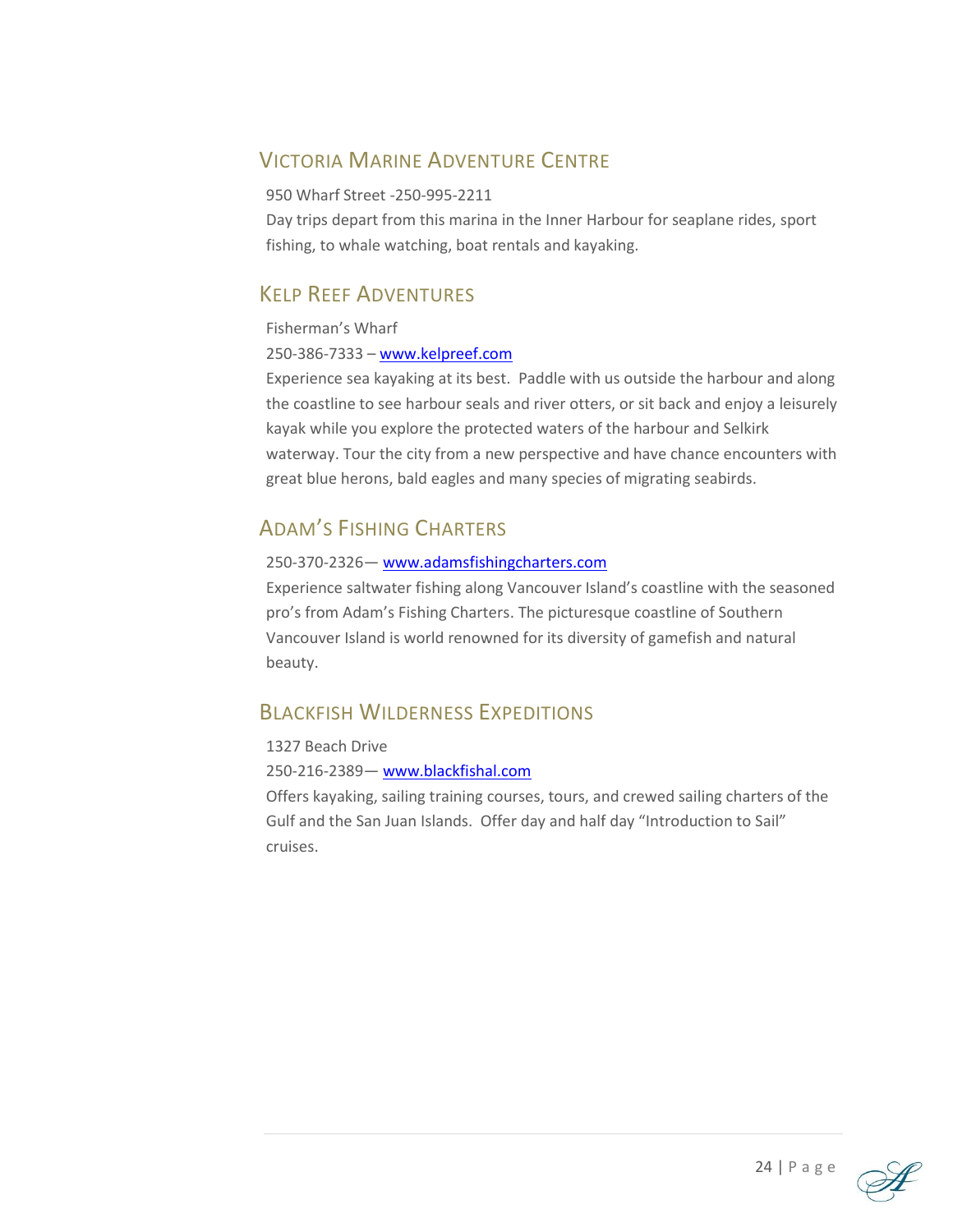# OTHER OUTDOOR ACTIVITIES

#### **GOLFING**

**Cordova Bay Golf Course** 5331 Cordova Bay Road 250-658-4444

**Bear Mountain Golf Course** 1999 Country Club Way 250-744-2327

**Olympic View Golf Course** 643 Latoria Road 250-474-3673

**Highland Pacific** 450 Creed Road 250-478-4653

#### **CYCLING**

**Cycle BC Rentals & Tours** 685 Humboldt St 250-380-2453

**The Pedaler Cycling Tours** 321 Belleville St 778-265-7433

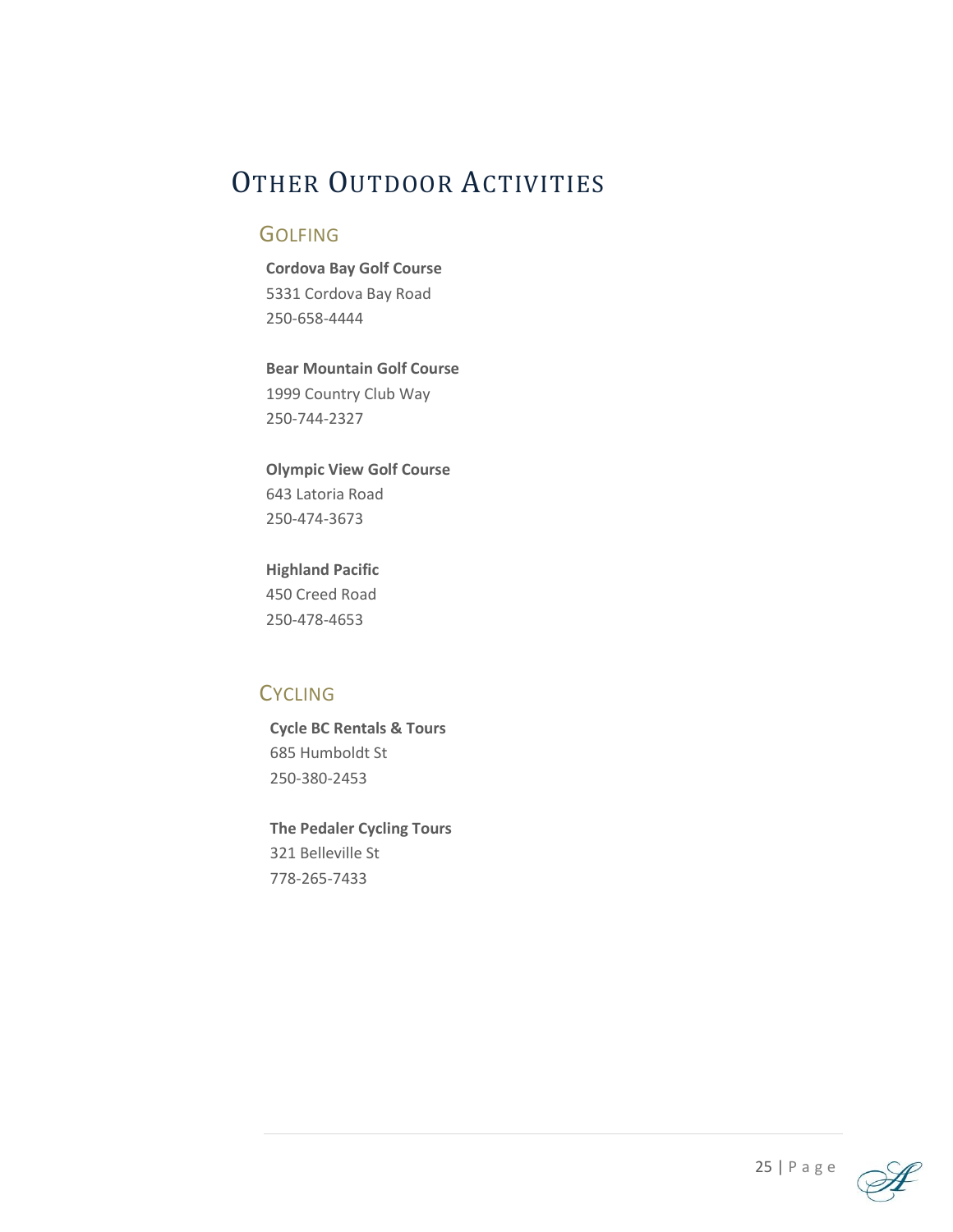#### HORSE-DRAWN CARRIAGE TOURS

#### **Tally Ho Carriage Tours**

250-514-9257— [www.tallyhotours.com](http://www.tallyhotours.com/) 

Victoria's original horse-drawn carriage tours and horse-drawn wagon tours since 1903.

#### **Victoria Carriage Tours**

250-383-2207- www.victoriacarriage.com Take a tour through the streets of Victoria in a traditional and decorative carriage.



### **WALKING TOURS**

#### **Discover the Past Tours** 250-384-6698— [www.discoverthepast.com](http://www.discoverthepast.com/)

Year-round guided walking tours of Victoria by historian and author John Adams. Include Ghostly Walks, Chinatown and neighbourhood tours.



#### ZIPLINE ADVENTURES

**Adrena Line Zipline Adventure Tours** 5128C Sooke Rd 250-642-1933 – [www.adrenalinezip.com](http://www.adrenalinezip.com/)

Experience an exhilarating ride up to 60km/hr as you soar up to 150ft off the ground on 8 scenic ziplines ranging from 150ft to 1000ft long. (Open Seasonally)



#### **Wildplay Element Park**

1767 Island Highway, Bldg #15 250-590-7529 – [www.wildplay.com/victoria](http://www.wildplay.com/victoria)

Fun for the whole family! Elevated obstacle courses set in a beautiful Douglas Fir forest. Combining ziplines, suspended bridges, scramble nets and swinging logs. (Open Seasonally)

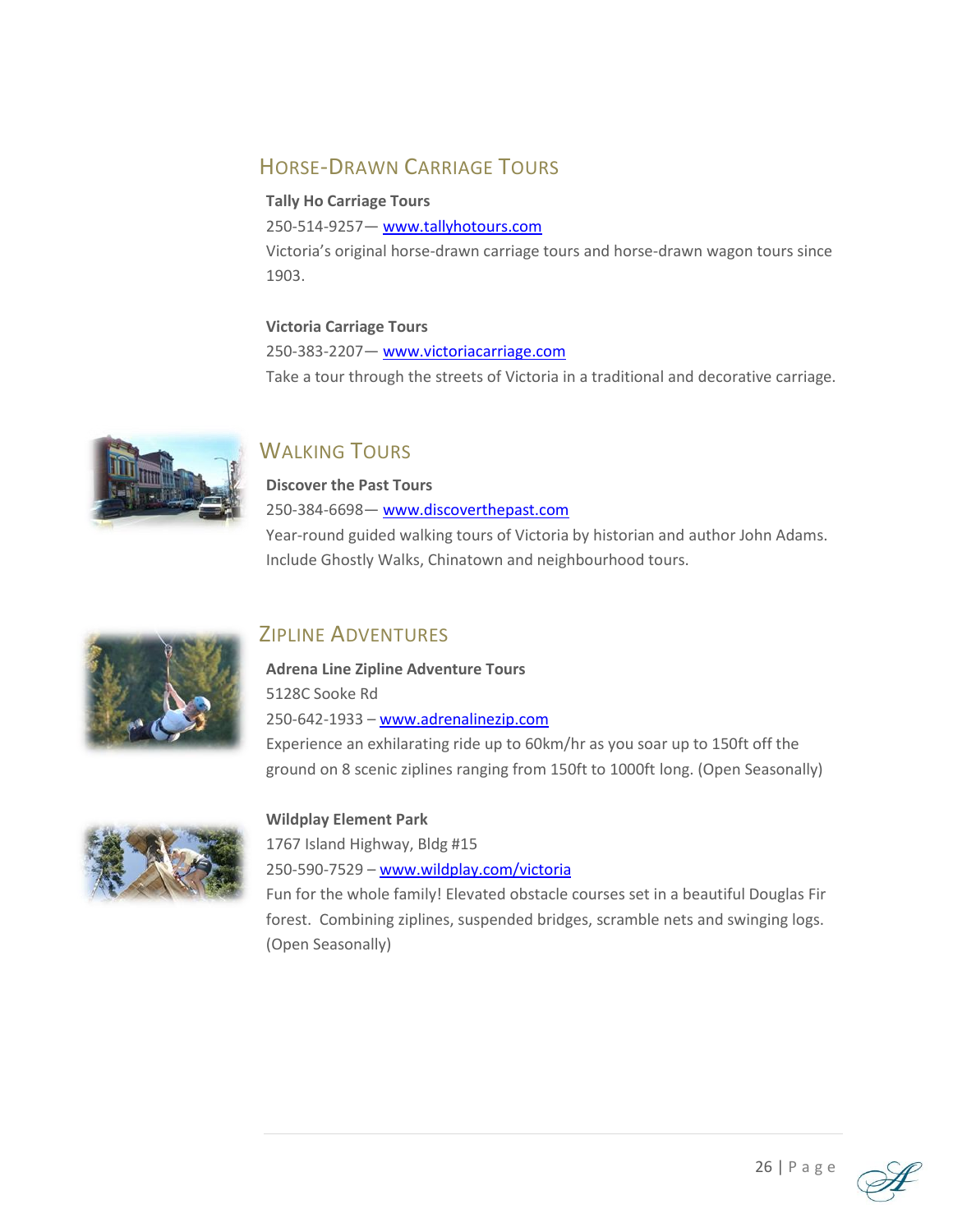# ART GALLERIES



#### ALCHERINGA GALLERY

665 Fort Street 250-383-8224— [www.alcheringa-gallery.com](http://www.alcheringa-gallery.com/)  Tribal art from the Canadian Northwest, Papua New Guinea and Aboriginal Australia. Amazing masks, carvings and other fascinating items.

#### **ART GALLERY OF GREATER VICTORIA**

1040 Moss Street

250-384-4101- www.aggv.bc.ca

Opened in 1951, the gallery possesses notable works by artists such as Emily Carr, and has Canada's most significant collection of Asian art. It is also home to the only authentic Japanese Shinto Shrine in North America.

### EAGLE FEATHER GALLERY



904 Gordon Street 250-388-4330— [www.eaglefeathergallery.com](http://www.eaglefeathergallery.com/)  Traditional and contemporary native artwork with resident artists working onsite.

### MADRONA GALLERY

606 View Street 250-380-4460 – [www.madronagallery.com](http://www.madronagallery.com/) A historic and contemporary fine art gallery showcasing art from both established and emerging Canadian artists.



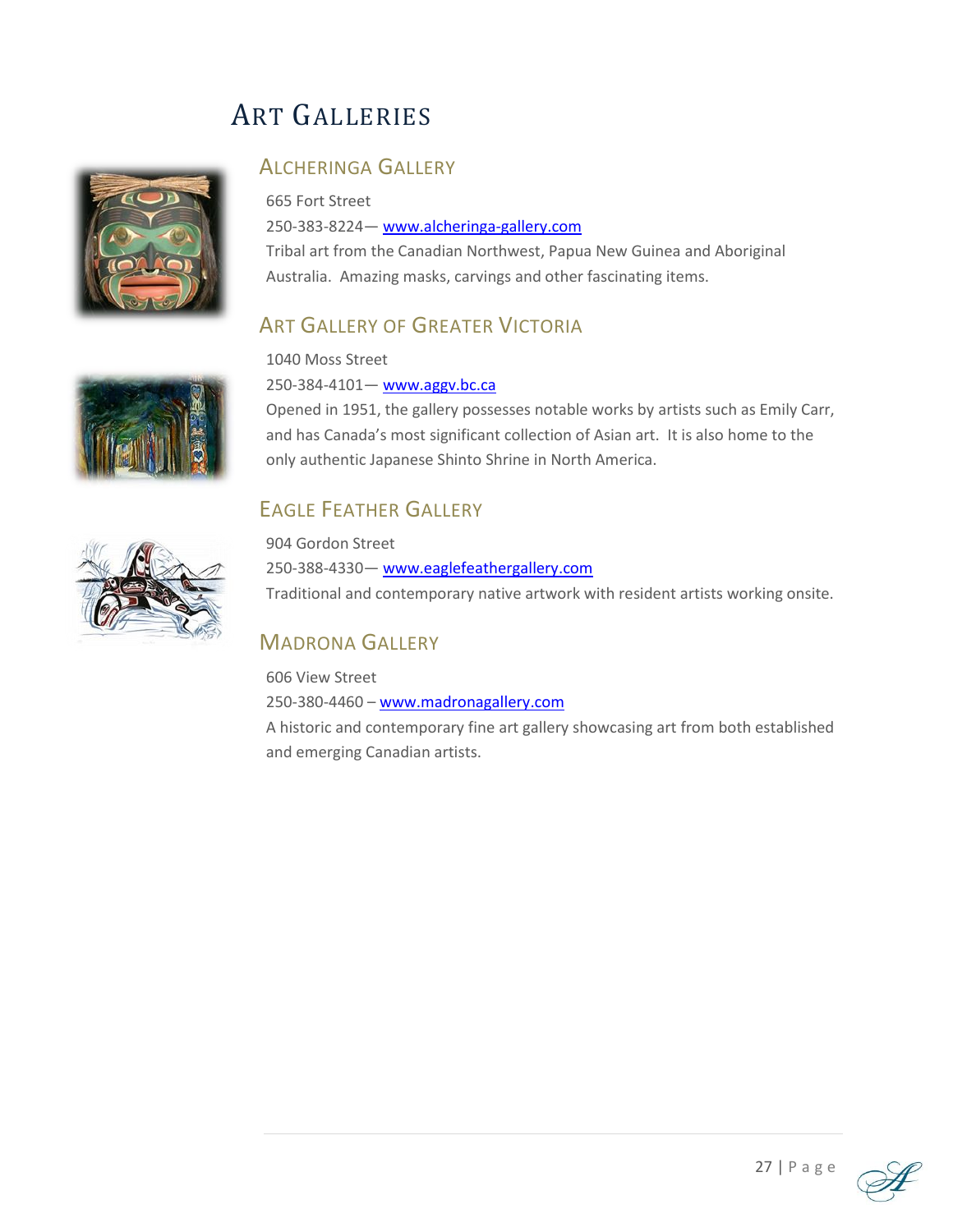# **THEATRES**

#### VICTORIA CONSERVATORY OF MUSIC

907 Pandora Avenue 250-386-3511

#### [www.vcm.bc.ca](http://www.vcm.bc.ca/)

The VCM is home to two fine performance halls, and proudly presents diverse and vibrant public performances ranging from classical to popular, early music to opera, and solo performances to theatre that the whole community can experience.

#### THE MACPHERSON PLAYHOUSE

#3 Centennial Square, 600 Pandora Avenue 250-386-6121 [www.rmts.bc.ca](http://www.rmts.bc.ca/)

#### THE ROYAL THEATRE

805 Broughton Street 250-386-6121 [www.rmts.bc.ca](http://www.rmts.bc.ca/)

#### THE BELFRY THEATRE

1291 Gladstone Avenue 250-385-6835 [www.belfry.bc.ca](http://www.belfry.bc.ca/)

The Belfry is a Victoria BC based Theatre that produces contemporary plays from the international repertoire with an emphasis on new Canadian work.

#### LANGHAM COURT THEATRE

805 Langham Court 250-384-2142 [www.langhamcourttheatre.bc.ca](http://www.langhamcourttheatre.bc.ca/)

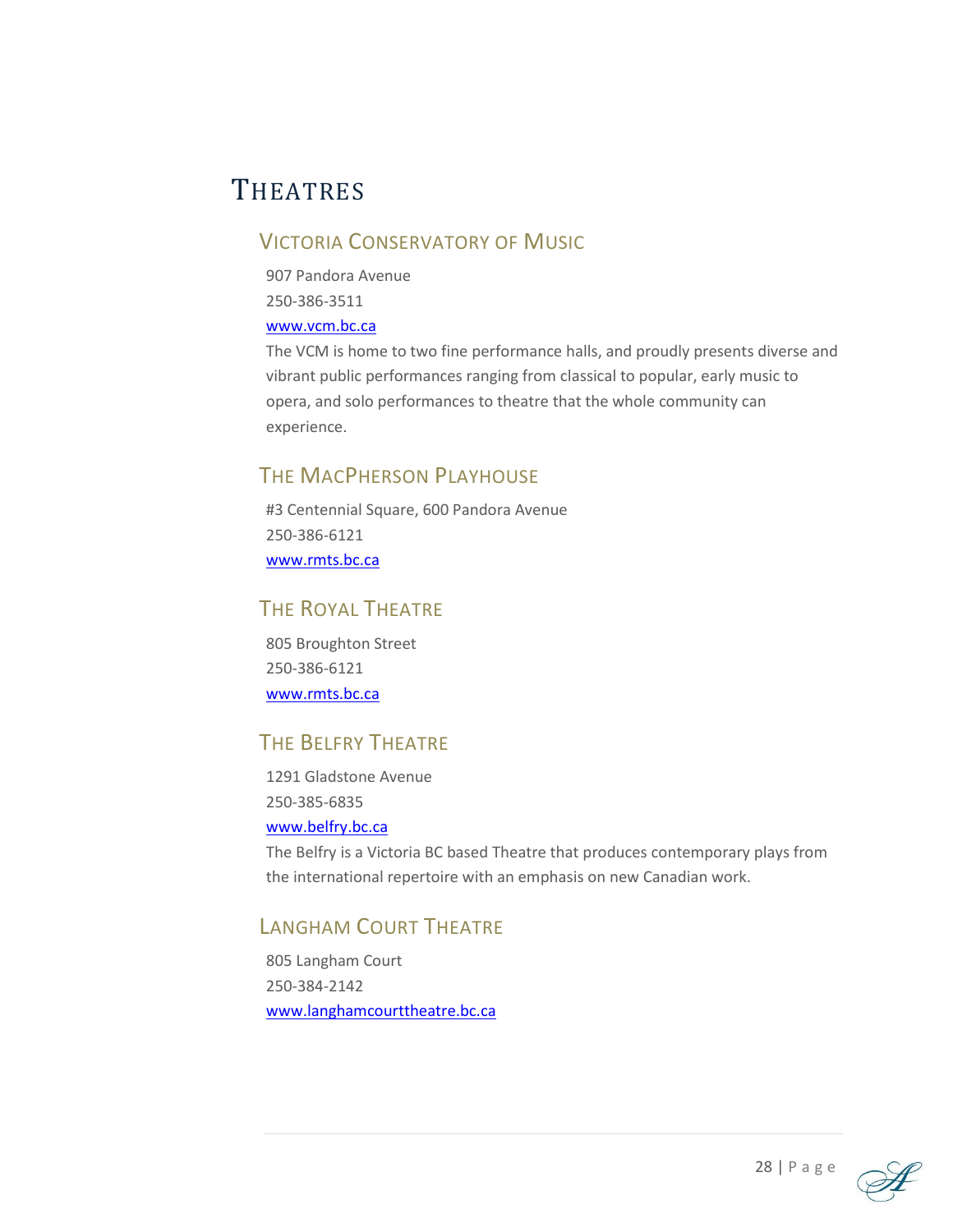# TRANSPORTATION ARRANGEMENTS

# GETTING TO THE BUTCHART GARDENS

#### **With a Car**

- Head north on Blanshard St (turns into Hwy 17 or Patricia Bay Hwy) for approximately 20 minutes
- **Turn left at Keating Cross Rd**
- Follow for roughly 10 minutes until the end where you will find the entrance and admission gates

#### **With a Tour Company**

Companies, such as CVS Cruise Victoria, offer hourly bus tours to the Gardens throughout the Summer, and select departure times in the Fall through Spring. Check with the front desk for current schedules.

#### **With City Transport**

The number 75 bus goes to The Butchart Gardens. Depending on the time of year or day of the week, a transfer may be necessary from a bus departing downtown. Check with the front desk for current schedules.

## CAR RENTAL

**Budget Car & Truck Rental** 757 Douglas St 250-953-5300 - [www.budget.com](http://www.budget.com/) 

**National Car & Truck Rentals** 767 Douglas St 250-386-1213 - [www.nationalcar.ca](http://www.nationalcar.ca/)

## TAXI SERVICES

**Blue Bird Taxi**  250-382-2222 - [www.taxicab.com](http://www.taxicab.com/)

**Yellow Cab of Victoria**  250-381-2222 - [www.empresstaxi.com](http://www.empresstaxi.com/)

29 | P a g e

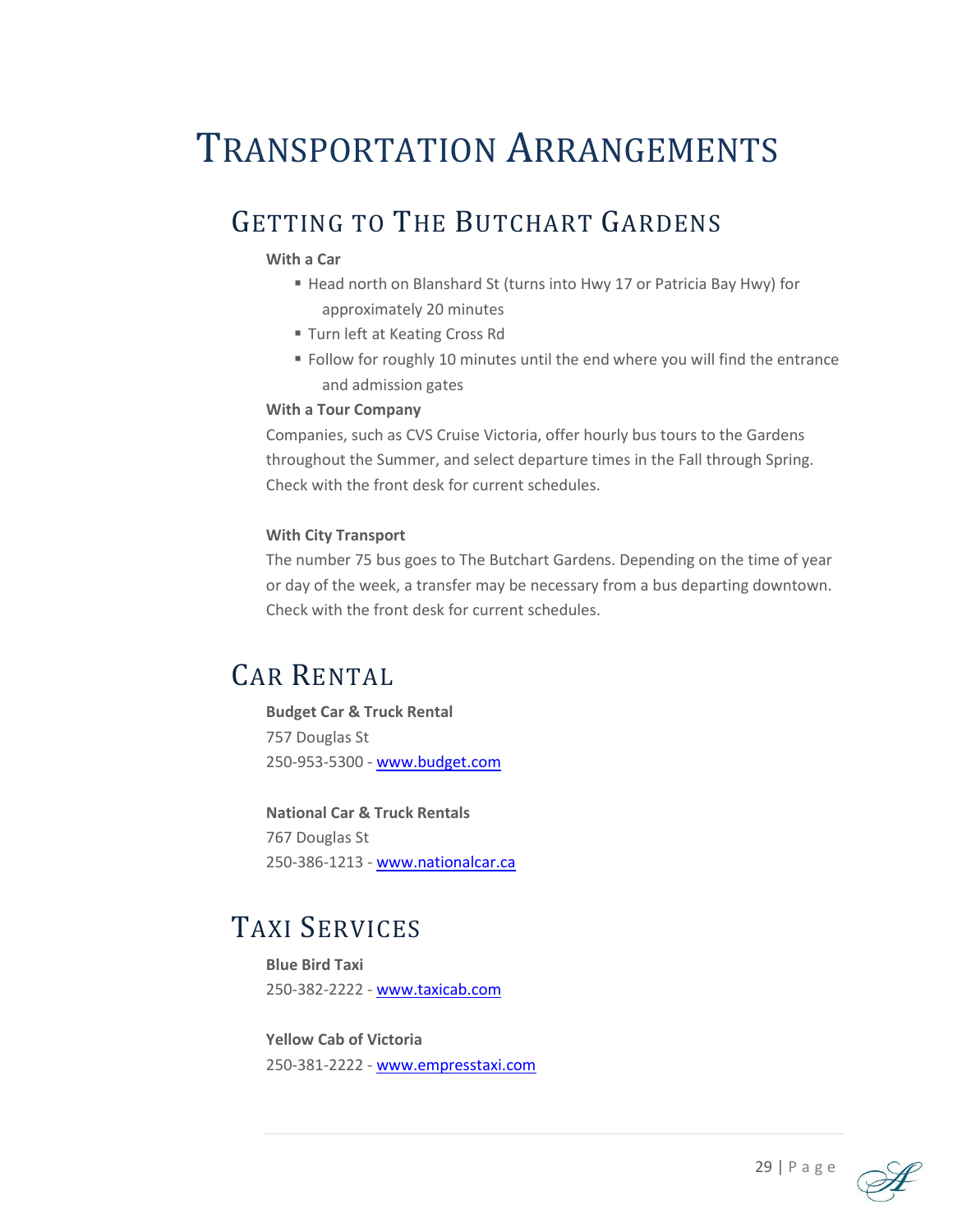# BUS TRAVEL

#### **BC Ferry Connector**

*Operated by Wilson's Transportation* 700 Douglas St ( Victoria Bus Depot ) 778-265-9474 – [www.bcfconnector.com](http://www.bcfconnector.com/) 

**Tofino Bus** 866-986-3466 - [www.tofinobus.com](http://www.tofinobus.com/) 

**West Coast Trail Express** 250-477-8700 - [www.trailbus.com](http://www.trailbus.com/) 

## LIMOUSINE TRAVEL

**Alpine Limousine** 250-474-2448 - [www.alpinelimo.ca](http://www.alpinelimo.ca/) 

**LA Limousines** 250-391-9000 - [www.lalimo.ca](http://www.lalimo.ca/) 

**Regent Limousine Service** 250-380-1911 - [www.regentlimousine.bc.ca](http://www.regentlimousine.bc.ca/)